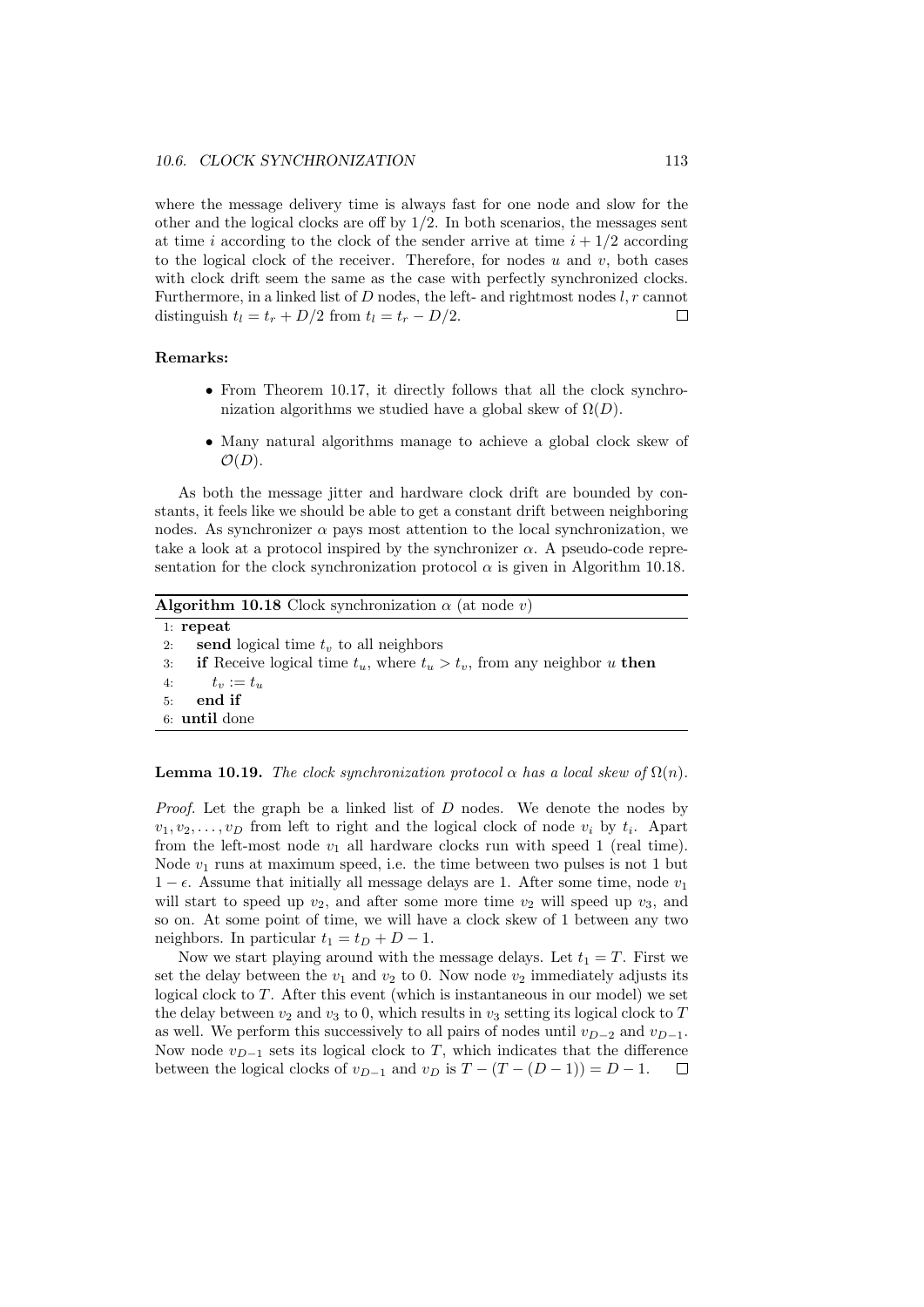#### Remarks:

- The introduced examples may seem cooked-up, but examples like this exist in all networks, and for all algorithms. Indeed, it was shown that any natural clock synchronization algorithm must have a bad local skew. In particular, a protocol that averages between all neighbors is even worse than the introduced  $\alpha$  algorithm. This algorithm has a clock skew of  $\Omega(D^2)$  in the linked list, at all times.
- It was shown that the local clock skew is  $\Theta(\log D)$ , i.e., there is a protocol that achieves this bound, and there is a proof that no algorithm can be better than this bound!
- Note that these are worst-case bounds. In practice, clock drift and message delays may not be the worst possible, typically the speed of hardware clocks changes at a comparatively slow pace and the message transmission times follow a benign probability distribution. If we assume this, better protocols do exist.

# Chapter Notes

The idea behind synchronizers is quite intuitive and as such, synchronizers  $\alpha$  and  $\beta$  were implicitly used in various asynchronous algorithms [Gal76, Cha79, CL85] before being proposed as separate entities. The general idea of applying synchronizers to run synchronous algorithms in asynchronous networks was first introduced by Awerbuch [Awe85a]. His work also formally introduced the synchronizers  $\alpha$  and  $\beta$ . Improved synchronizers that exploit inactive nodes or hypercube networks were presented in [AP90, PU87].

Naturally, as synchronizers are motivated by practical difficulties with local clocks, there are plenty of real life applications. Studies regarding applications can be found in, e.g., [SM86, Awe85b, LTC89, AP90, PU87]. Synchronizers in the presence of network failures have been discussed in [AP88, HS94].

It has been known for a long time that the global clock skew is  $\Theta(D)$  [LL84, ST87]. The problem of synchronizing the clocks of nearby nodes was introduced by Fan and Lynch in [LF04]; they proved a surprising lower bound of  $\Omega(\log D/\log\log D)$  for the local skew. The first algorithm providing a nontrivial local skew of  $\mathcal{O}(\sqrt{D})$  was given in [LW06]. Later, matching upper and lower bounds of  $\Theta(\log D)$  were given in [LLW10]. The problem has also been studied in a dynamic setting [KLO09, KLLO10].

Clock synchronization is a well-studied problem in practice, for instance regarding the global clock skew in sensor networks, e.g. [EGE02, GKS03, MKSL04, PSJ04]. One more recent line of work is focussing on the problem of minimizing the local clock skew [BvRW07, SW09, LSW09, FW10, FZTS11].

# Bibliography

[AP88] Baruch Awerbuch and David Peleg. Adapting to Asynchronous Dynamic Networks with Polylogarithmic Overhead. In 24th ACM Symposium on Foundations of Computer Science (FOCS), pages 206– 220, 1988.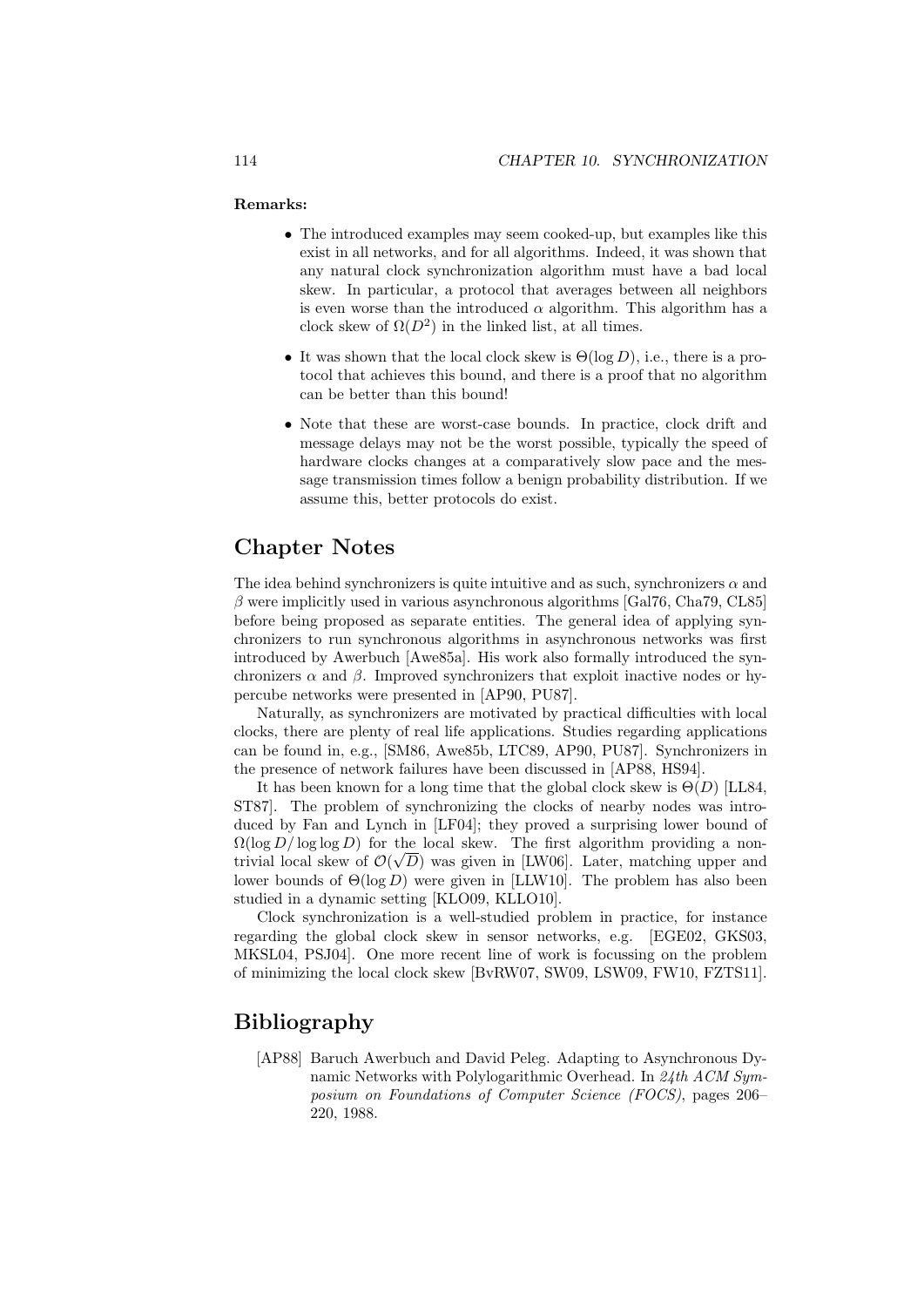- [AP90] Baruch Awerbuch and David Peleg. Network Synchronization with Polylogarithmic Overhead. In Proceedings of the 31st IEEE Symposium on Foundations of Computer Science (FOCS), 1990.
- [Awe85a] Baruch Awerbuch. Complexity of Network Synchronization. Journal of the ACM (JACM), 32(4):804–823, October 1985.
- [Awe85b] Baruch Awerbuch. Reducing Complexities of the Distributed Maxflow and Breadth-first-search Algorithms by Means of Network Synchronization. Networks, 15:425–437, 1985.
- [BvRW07] Nicolas Burri, Pascal von Rickenbach, and Roger Wattenhofer. Dozer: Ultra-Low Power Data Gathering in Sensor Networks. In International Conference on Information Processing in Sensor Networks (IPSN), Cambridge, Massachusetts, USA, April 2007.
	- [Cha79] E.J.H. Chang. Decentralized Algorithms in Distributed Systems. PhD thesis, University of Toronto, 1979.
	- [CL85] K. Mani Chandy and Leslie Lamport. Distributed Snapshots: Determining Global States of Distributed Systems. ACM Transactions on Computer Systems, 1:63–75, 1985.
	- [EGE02] Jeremy Elson, Lewis Girod, and Deborah Estrin. Fine-grained Network Time Synchronization Using Reference Broadcasts. ACM SIGOPS Operating Systems Review, 36:147–163, 2002.
	- [FW10] Roland Flury and Roger Wattenhofer. Slotted Programming for Sensor Networks. In International Conference on Information Processing in Sensor Networks (IPSN), Stockholm, Sweden, April 2010.
- [FZTS11] Federico Ferrari, Marco Zimmerling, Lothar Thiele, and Olga Saukh. Efficient Network Flooding and Time Synchronization with Glossy. In Proceedings of the 10th International Conference on Information Processing in Sensor Networks (IPSN), pages 73–84, 2011.
	- [Gal76] Robert Gallager. Distributed Minimum Hop Algorithms. Technical report, Lab. for Information and Decision Systems, 1976.
- [GKS03] Saurabh Ganeriwal, Ram Kumar, and Mani B. Srivastava. Timingsync Protocol for Sensor Networks. In Proceedings of the 1st international conference on Embedded Networked Sensor Systems (SenSys), 2003.
- [HS94] M. Harrington and A. K. Somani. Synchronizing Hypercube Networks in the Presence of Faults. IEEE Transactions on Computers, 43(10):1175–1183, 1994.
- [KLLO10] Fabian Kuhn, Christoph Lenzen, Thomas Locher, and Rotem Oshman. Optimal Gradient Clock Synchronization in Dynamic Networks. In 29th Symposium on Principles of Distributed Computing (PODC), Zurich, Switzerland, July 2010.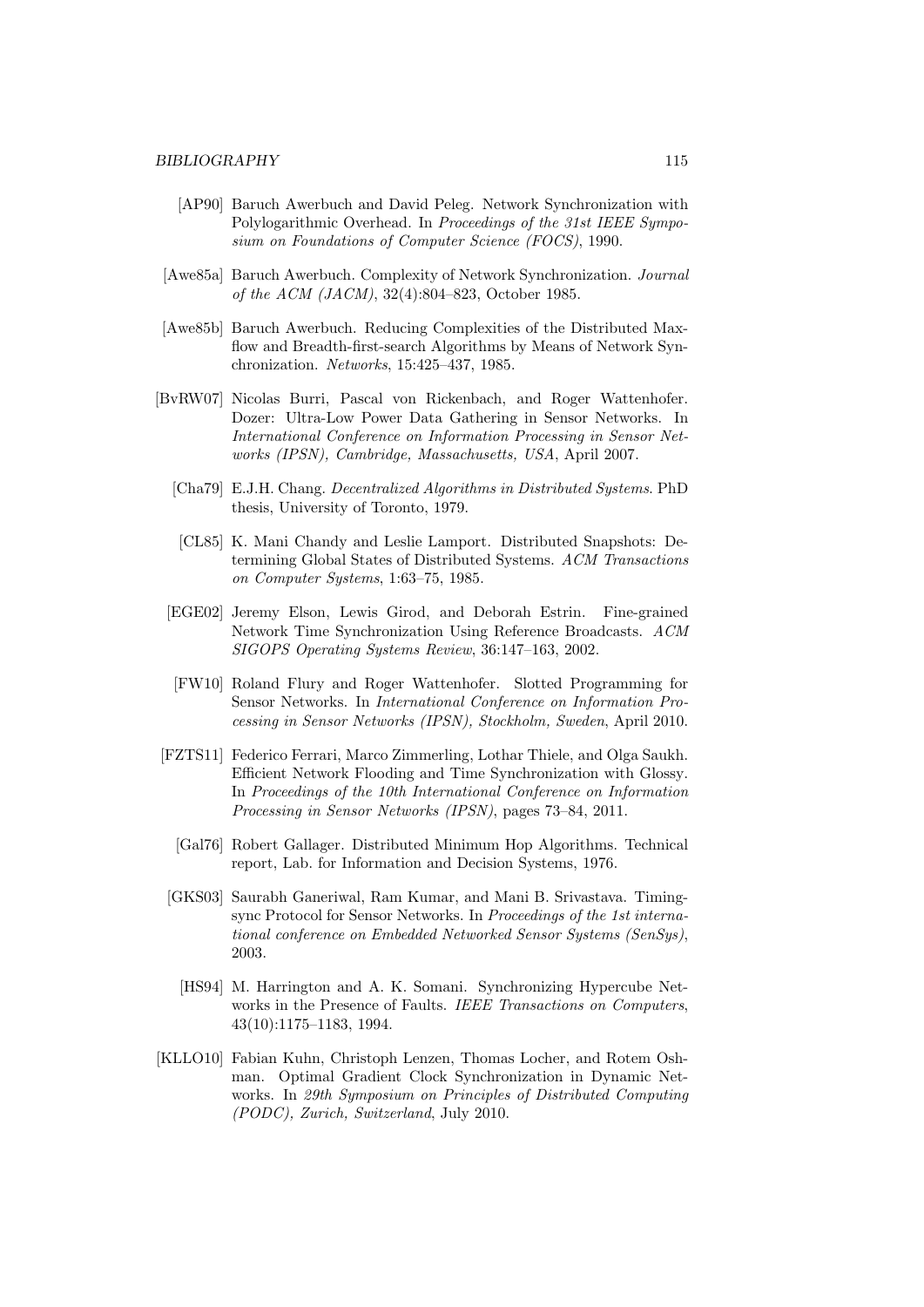- [KLO09] Fabian Kuhn, Thomas Locher, and Rotem Oshman. Gradient Clock Synchronization in Dynamic Networks. In 21st ACM Symposium on Parallelism in Algorithms and Architectures (SPAA), Calgary, Canada, August 2009.
	- [LF04] Nancy Lynch and Rui Fan. Gradient Clock Synchronization. In Proceedings of the 23rd Annual ACM Symposium on Principles of Distributed Computing (PODC), 2004.
	- [LL84] Jennifer Lundelius and Nancy Lynch. An Upper and Lower Bound for Clock Synchronization. Information and Control, 62:190–204, 1984.
- [LLW10] Christoph Lenzen, Thomas Locher, and Roger Wattenhofer. Tight Bounds for Clock Synchronization. In Journal of the ACM, Volume 57, Number 2, January 2010.
- [LSW09] Christoph Lenzen, Philipp Sommer, and Roger Wattenhofer. Optimal Clock Synchronization in Networks. In 7th ACM Conference on Embedded Networked Sensor Systems (SenSys), Berkeley, California, USA, November 2009.
- [LTC89] K. B. Lakshmanan, K. Thulasiraman, and M. A. Comeau. An Efficient Distributed Protocol for Finding Shortest Paths in Networks with Negative Weights. IEEE Trans. Softw. Eng., 15:639–644, 1989.
- [LW06] Thomas Locher and Roger Wattenhofer. Oblivious Gradient Clock Synchronization. In 20th International Symposium on Distributed Computing (DISC), Stockholm, Sweden, September 2006.
- [MKSL04] Miklós Maróti, Branislav Kusy, Gyula Simon, and Ákos Lédeczi. The Flooding Time Synchronization Protocol. In Proceedings of the 2nd international Conference on Embedded Networked Sensor Systems, SenSys '04, 2004.
	- [PSJ04] Santashil PalChaudhuri, Amit Kumar Saha, and David B. Johnson. Adaptive Clock Synchronization in Sensor Networks. In Proceedings of the 3rd International Symposium on Information Processing in Sensor Networks, IPSN '04, 2004.
	- [PU87] David Peleg and Jeffrey D. Ullman. An Optimal Synchronizer for the Hypercube. In Proceedings of the sixth annual ACM Symposium on Principles of Distributed Computing, PODC '87, pages 77–85, 1987.
	- [SM86] Baruch Shieber and Shlomo Moran. Slowing Sequential Algorithms for Obtaining Fast Distributed and Parallel Algorithms: Maximum Matchings. In Proceedings of the fifth annual ACM Symposium on Principles of Distributed Computing, PODC '86, pages 282–292, 1986.
	- [ST87] T. K. Srikanth and S. Toueg. Optimal Clock Synchronization. Journal of the ACM, 34:626–645, 1987.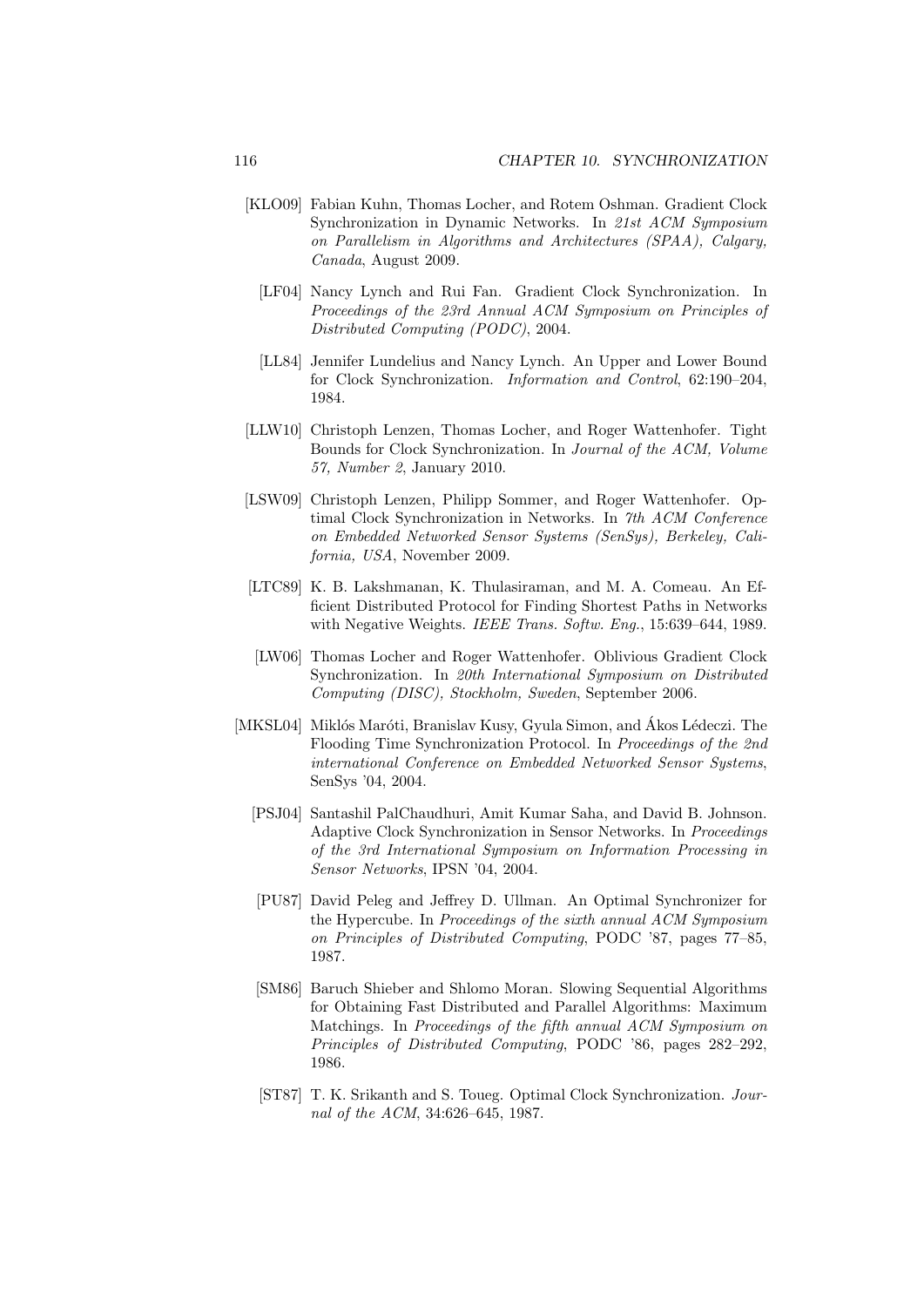# BIBLIOGRAPHY 117

[SW09] Philipp Sommer and Roger Wattenhofer. Gradient Clock Synchronization in Wireless Sensor Networks. In 8th ACM/IEEE International Conference on Information Processing in Sensor Networks (IPSN), San Francisco, USA, April 2009.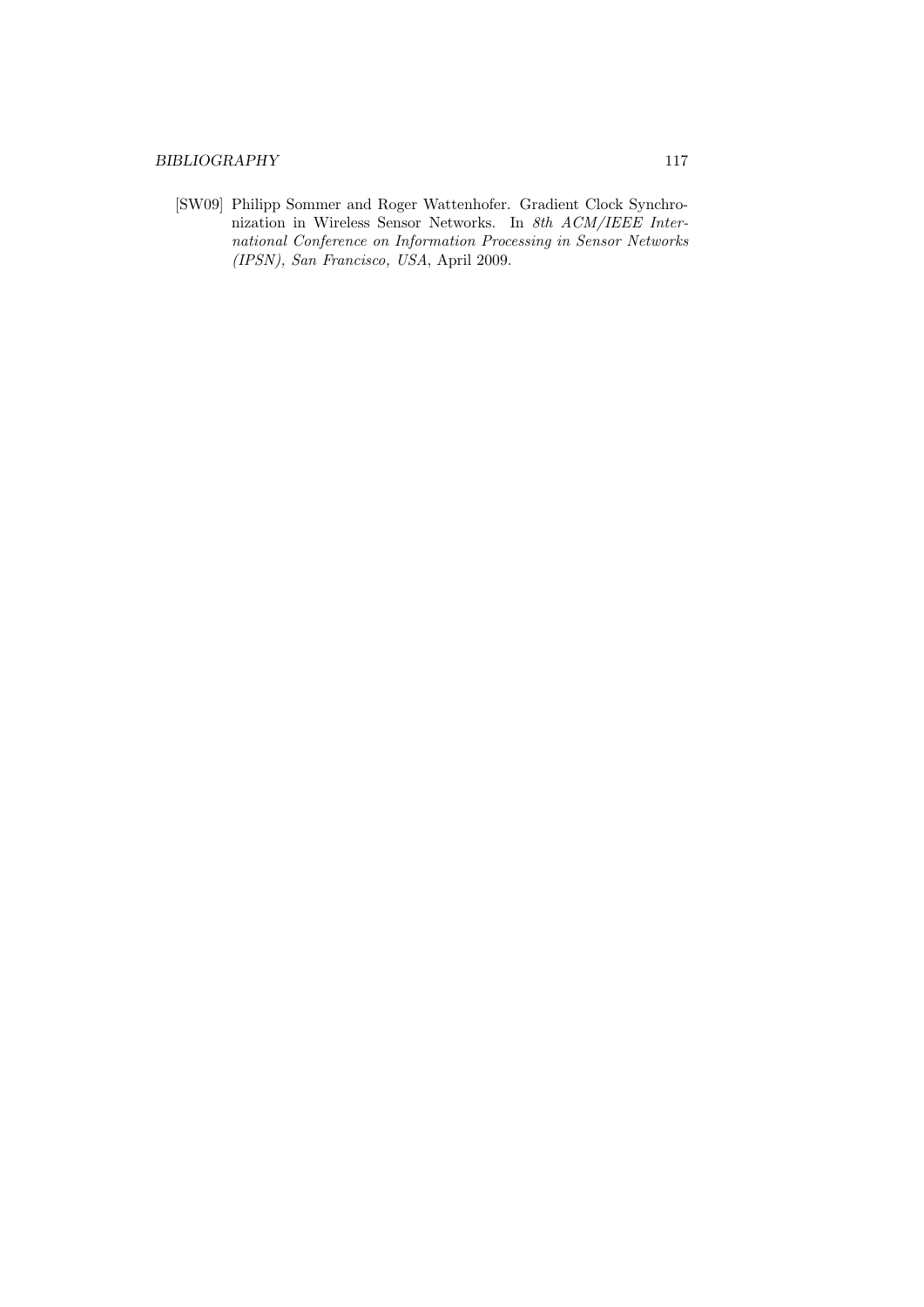CHAPTER 10. SYNCHRONIZATION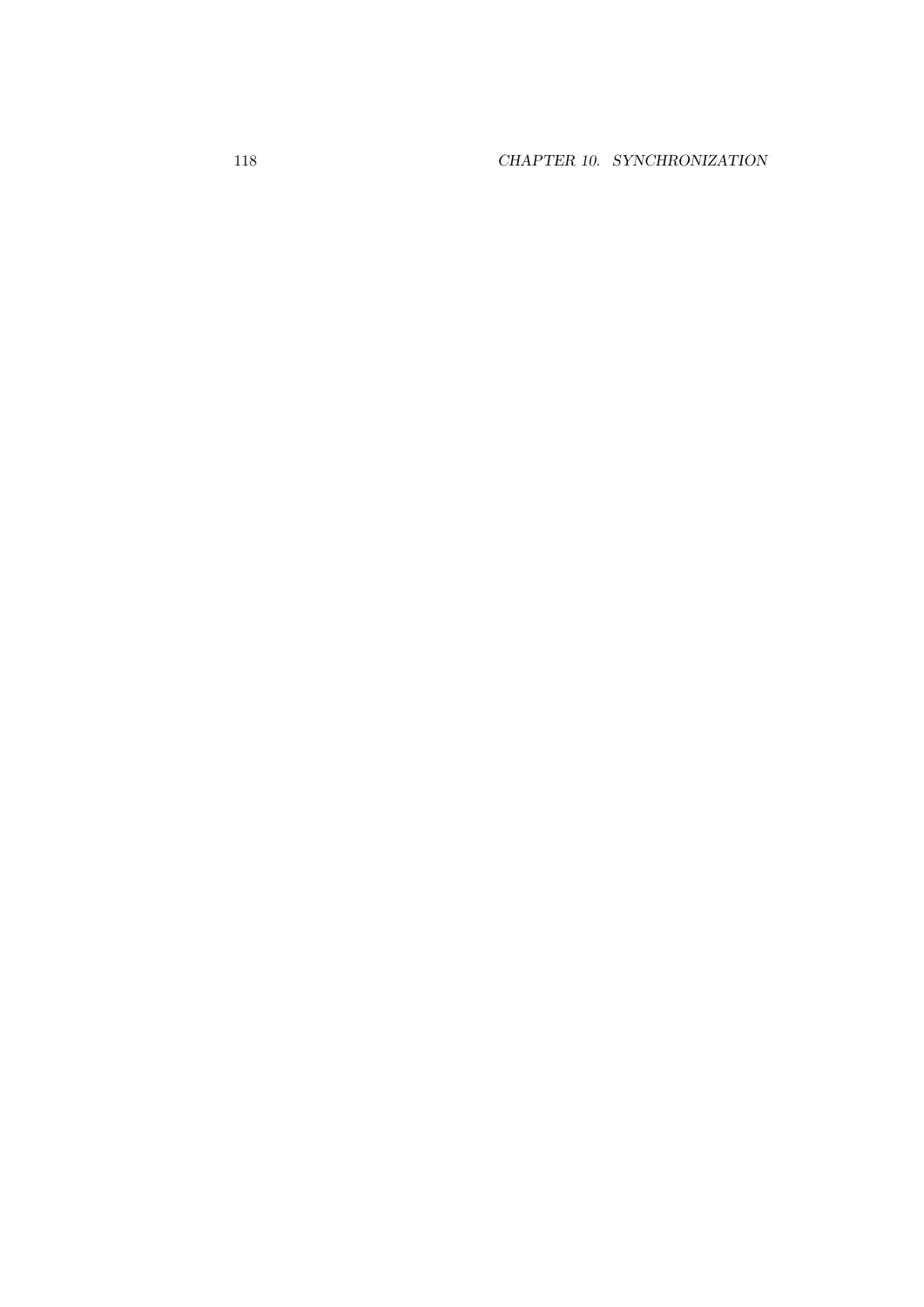# Chapter 11

# Communication Complexity

This chapter is on "hard" problems in distributed computing. In sequential computing, there are NP-hard problems which are conjectured to take exponential time. Is there something similar in distributed computing? Using flooding/echo (Algorithms 2.9,2.10) from Chapter 2, everything so far was solvable basically in  $\mathcal{O}(D)$  time, where D is the diameter of the network.

# 11.1 Diameter & APSP

But how do we compute the diameter itself!?! With flooding/echo, of course!

| <b>Algorithm 11.1</b> Naive Diameter Construction |  |
|---------------------------------------------------|--|
|---------------------------------------------------|--|

1: all nodes compute their radius by synchronous flooding/echo

2: all nodes flood their radius on the constructed BFS tree

3: the maximum radius a node sees is the diameter

# Remarks:

- Since all these phases only take  $\mathcal{O}(D)$  time, nodes know the diameter in  $\mathcal{O}(D)$  time, which is asymptotically optimal.
- However, there is a problem! Nodes are now involved in  $n$  parallel flooding/echo operations, thus a node may have to handle many and big messages in one single time step. Although this is not strictly illegal in the message passing model, it still feels like cheating! A natural question is whether we can do the same by just sending short messages in each round.
- In Definition 1.8 of Chapter 1 we postulated that nodes should send only messages of "reasonable" size. In this chapter we strengthen the definition a bit, and require that each message should have at most  $\mathcal{O}(\log n)$  bits. This is generally enough to communicate a constant number of ID's or values to neighbors, but not enough to communicate everything a node knows!
- A simple way to avoid large messages is to split them into small messages that are sent using several rounds. This can cause that messages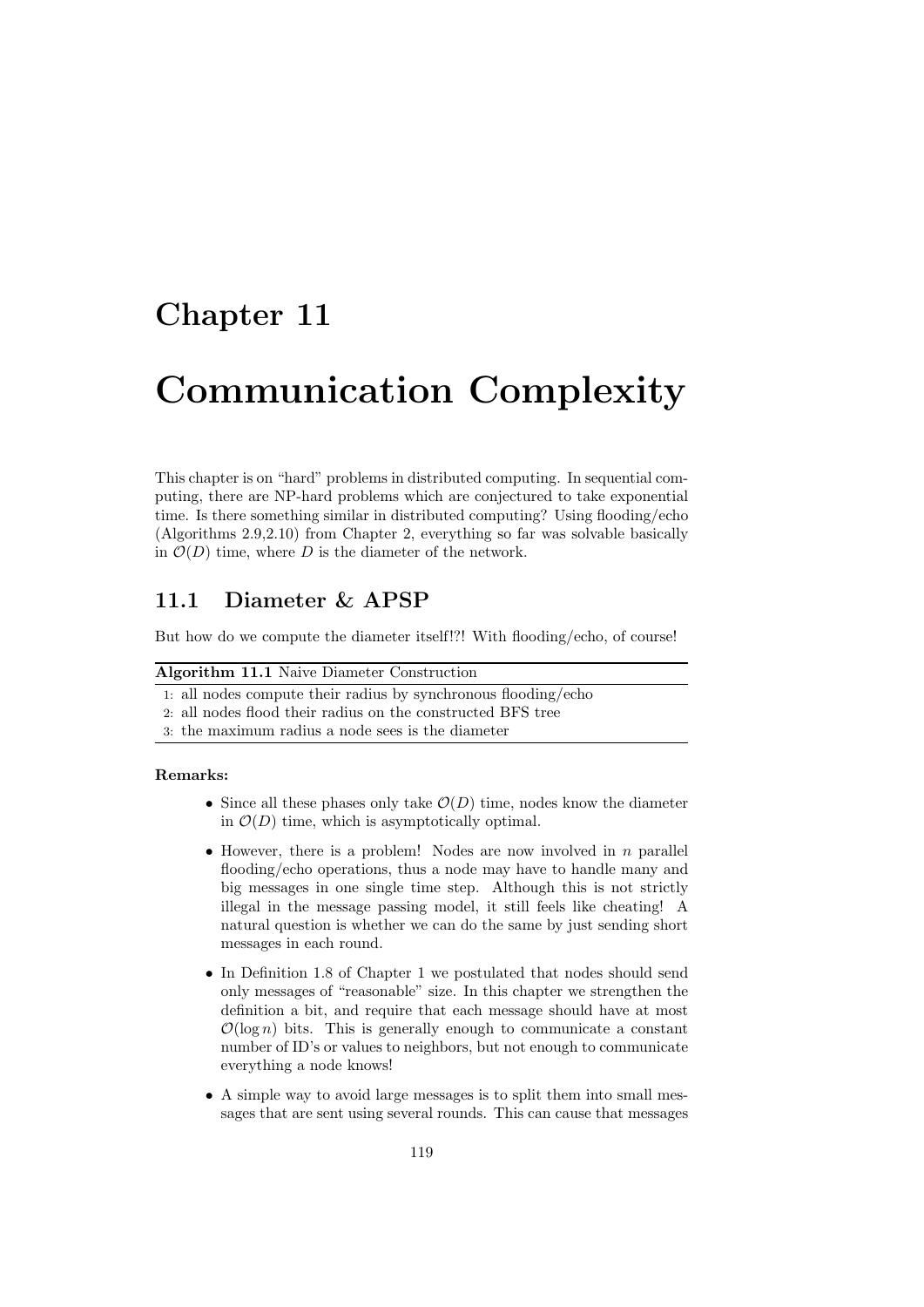are getting delayed in some nodes but not in others. The flooding might not use edges of a BFS tree anymore! These floodings might not compute correct distances anymore! On the other hand we know that the maximal message size in Algorithm 11.1 is  $\mathcal{O}(n \log n)$ . So we could just simulate each of these "big message" rounds by  $n$  "small message" rounds using small messages. This yields a runtime of  $\mathcal{O}(n)$  which is not desirable. A third possible approach is "starting each flooding/echo one after each other" and results in  $\mathcal{O}(n)$  in the worst case as well.

• So let us fix the above algorithm! The key idea is to arrange the flooding-echo processes in a more organized way: Start the flooding processes in a certain order and prove that at any time, each node is only involved in one flooding. This is realized in Algorithm 11.3.

**Definition 11.2.** (BFS<sub>v</sub>) Performing a breadth first search at node v produces spanning tree BFS, (see Chapter 2). This takes time  $\mathcal{O}(D)$  using small messages.

# Remarks:

- A spanning tree of a graph G can be traversed in time  $\mathcal{O}(n)$  by sending a pebble over an edge in each time slot.
- This can be done using, e.g., a depth first search (DFS): Start at the root of a tree, recursively visit all nodes in the following way. If the current node still has an unvisited child, then the pebble always visits that child first. Return to the parent only when all children have been visited.
- Algorithm 11.3 works as follows: Given a graph  $G$ , first a leader  $l$ computes its BFS tree  $BFS<sub>l</sub>$ . Then we send a pebble P to traverse tree  $BFS_l$ . Each time pebble P enters a node v for the first time, F waits one time slot, and then starts a breadth first search (BFS) – using edges in  $G$  – from  $v$  with the aim of computing the distances from  $v$  to all other nodes. Since we start a  $BFS_v$  from every node  $v$ , each node  $u$  learns its distance to all these nodes  $v$  during the according execution of  $BFS_v$ . There is no need for an echo-process at the end of  $BFS_u$ .

### Remarks:

• Having all distances is nice, but how do we get the diameter? Well, as before, each node could just flood its radius (its maximum distance) into the network. However, messages are small now and we need to modify this slightly. In each round a node only sends the maximal distance that it is aware of to its neighbors. After D rounds each node will know the maximum distance among all nodes.

Lemma 11.4. In Algorithm 11.3, at no time a node w is simultaneously active for both  $BFS_u$  and  $BFS_v$ .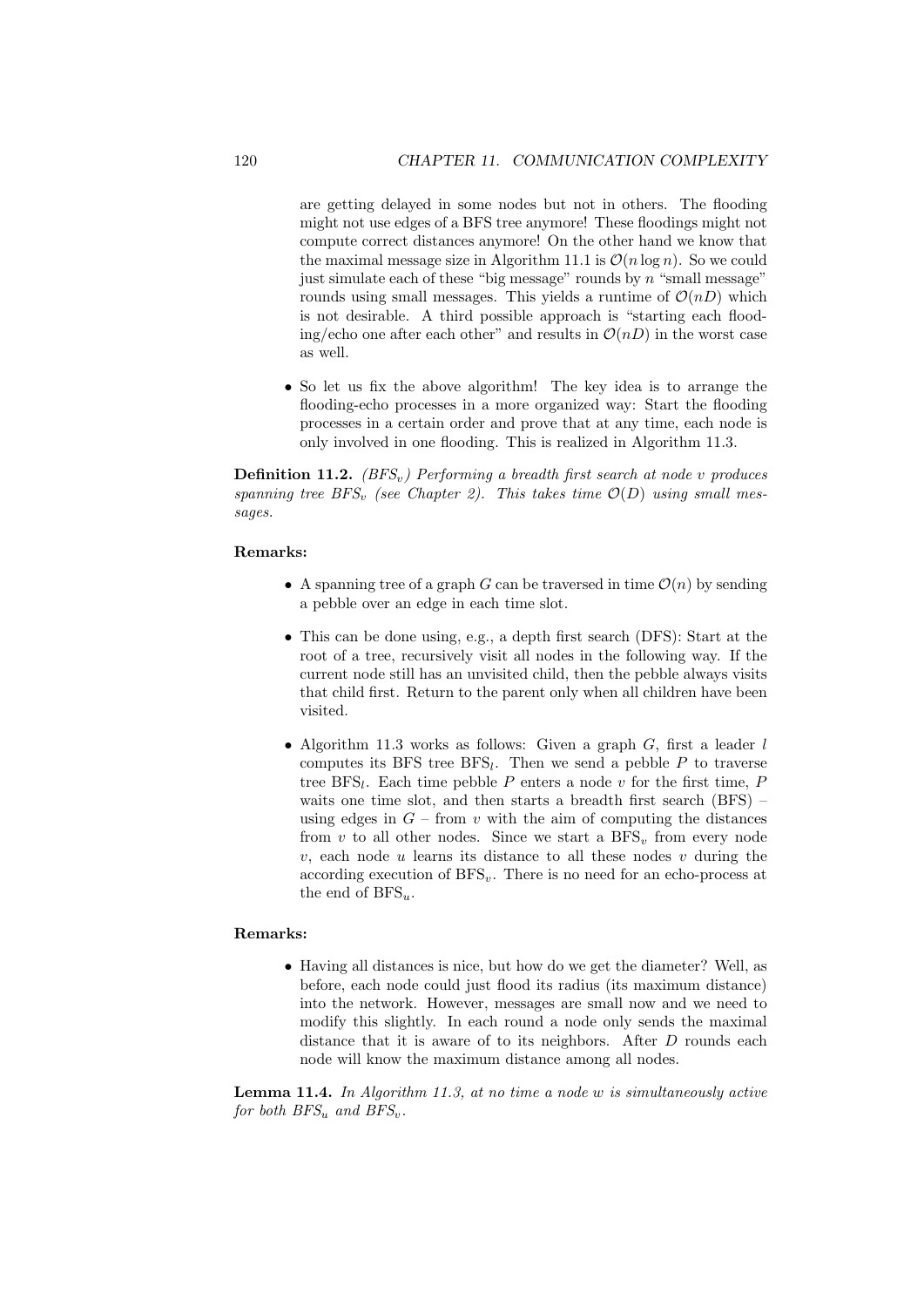Algorithm 11.3 Computes APSP on G.

```
1: Assume we have a leader node l (if not, compute one first)
2: compute BFS<sub>l</sub> of leader l
 3: send a pebble P to traverse BFS<sub>l</sub> in a DFS way;
4: while P traverses BFS<sub>l</sub> do
5: if P visits a new node v then
6: wait one time slot; // avoid congestion
7: start BFS_v from node v; // compute all distances to v
8: // the depth of node u in BFS_v is d(u, v)9: end if
10: end while
```
*Proof.* Assume a  $BFS_u$  is started at time  $t_u$  at node u. Then node w will be involved in  $BFS_u$  at time  $t_u + d(u, w)$ . Now, consider a node v whose  $BFS_v$ is started at time  $t_v > t_u$ . According to the algorithm this implies that the pebble visits  $v$  after  $u$  and took some time to travel from  $u$  to  $v$ . In particular, the time to get from u to v is at least  $d(u, v)$ , in addition at least node v is visited for the first time (which involves waiting at least one time slot), and we have  $t_v \geq t_u + d(u, v) + 1$ . Using this and the triangle inequality, we get that node w is involved in  $BFS_v$  strictly after being involved in  $BFS_u$  since  $t_v + d(v, w) \ge (t_u + d(u, v) + 1) + d(v, w) \ge t_u + d(u, w) + 1 > t_u + d(u, w).$ 

Theorem 11.5. Algorithm 11.3 computes APSP (all pairs shortest path) in time  $\mathcal{O}(n)$ .

Proof. Since the previous lemma holds for any pair of vertices, no two BFS "interfere" with each other, i.e. all messages can be sent on time without congestion. Hence, all BFS stop at most  $D$  time slots after they were started. We conclude that the runtime of the algorithm is determined by the time  $\mathcal{O}(D)$  we need to build tree  $BFS_l$ , plus the time  $\mathcal{O}(n)$  that P needs to traverse  $BFS_l$ , plus the time  $\mathcal{O}(D)$  needed by the last BFS that P initiated. Since  $D \leq n$ , this is all in  $\mathcal{O}(n)$ .  $\Box$ 

#### Remarks:

- All of a sudden our algorithm needs  $\mathcal{O}(n)$  time, and possibly  $n \gg D$ . We should be able to do better, right?!
- Unfortunately not! One can show that computing the diameter of a network needs  $\Omega(n/\log n)$  time.
- Note that one can check whether a graph has diameter 1 by exchanging some specific information such as degree with the neighbors. However, already checking diameter 2 is difficult.

# 11.2 Lower Bound Graphs

We define a family  $\mathcal G$  of graphs that we use to prove a lower bound on the rounds needed to compute the diameter. To simplify our analysis, we assume that  $(n-2)$  can be divided by 8. We start by defining four sets of nodes, each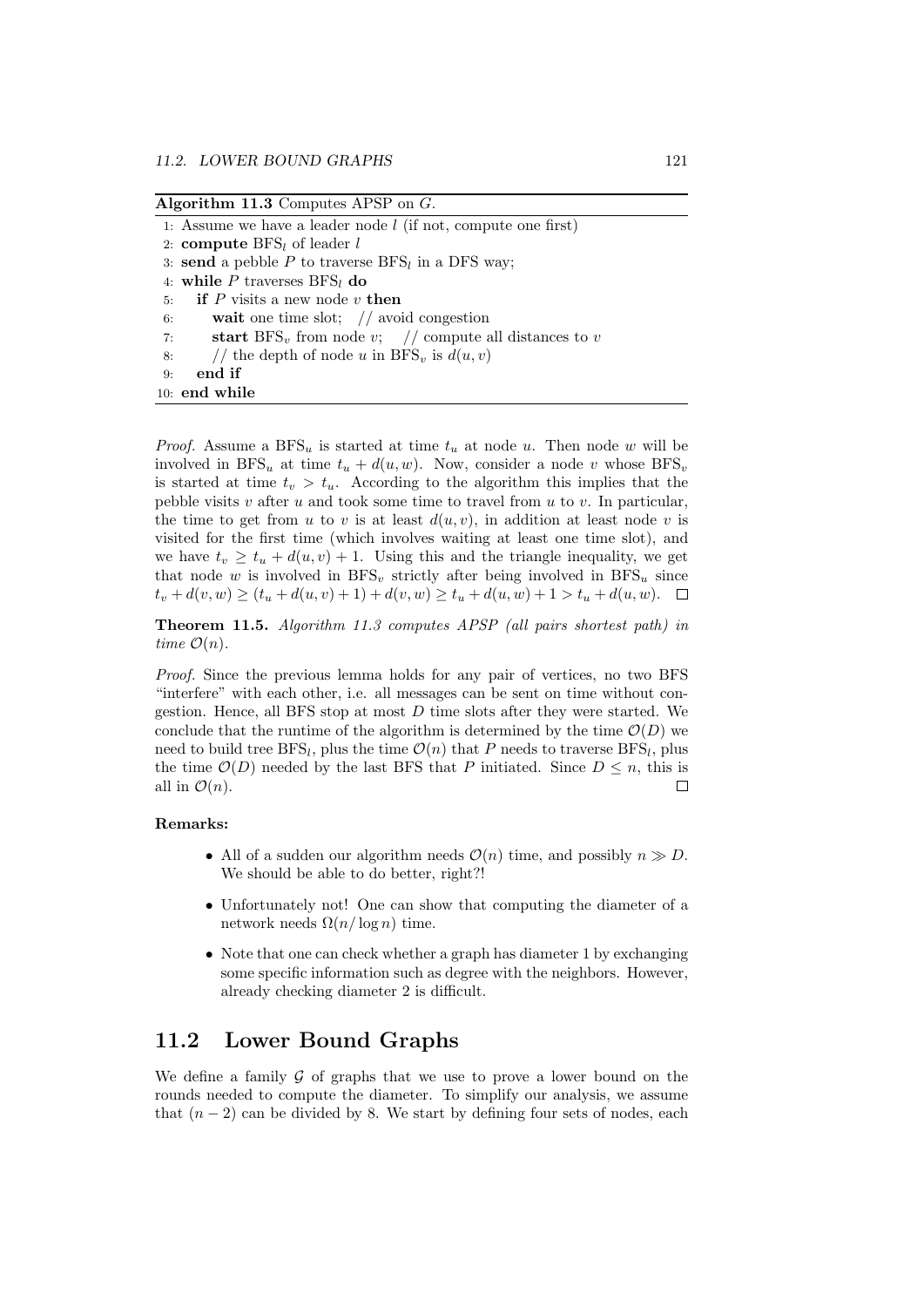consisting of  $q = q(n) := (n-2)/4$  nodes. Throughout this chapter we write [q] as a short version of  $\{1, \ldots, q\}$  and define:





Figure 11.6: The above skeleton G' contains  $n = 10$  nodes, such that  $q = 2$ .

We add node  $c<sub>L</sub>$  and connect it to all nodes in  $\mathbf{L_0}$  and  $\mathbf{L_1}$ . Then we add node  $c_R$ , connected to all nodes in  $\mathbf{R_0}$  and  $\mathbf{R_1}$ . Furthermore, nodes  $c_L$  and  $c_R$ are connected by an edge. For  $i \in [q]$  we connect  $l_i$  to  $r_i$  and  $l'_i$  to  $r'_i$ . Also we add edges such that nodes in  $L_0$  are a clique, nodes in  $L_1$  are a clique, nodes in  $R_0$  are a clique, and nodes in  $R_1$  are a clique. The resulting graph is called  $G'$ . Graph  $G'$  is the skeleton of any graph in family  $G$ .

More formally skeleton  $G' = (V', E')$  is:

$$
V' := L_0 \cup L_1 \cup R_0 \cup R_1 \cup \{c_L, c_R\}
$$

$$
E' := \bigcup_{v \in \mathbf{L_0} \cup \mathbf{L_1}} \{(v, c_L)\} \qquad // \text{ connections to } c_L
$$
  
\n
$$
\cup \bigcup_{v \in \mathbf{R_0} \cup \mathbf{R_1}} \{(v, c_R)\} \qquad // \text{ connections to } c_R
$$
  
\n
$$
\cup \bigcup_{i \in [q]} \{(l_i, r_i), (l'_i, r'_i)\} \cup \{(c_L, c_R)\} \qquad // \text{connects left to right}
$$
  
\n
$$
\cup \bigcup_{S \in \{\mathbf{L_0}, \quad u \neq v \in S} \{(u, v)\} \qquad // \text{clique edges}
$$
  
\n
$$
\mathbf{L_1}, \mathbf{R_0}, \mathbf{R_1}\}
$$

To simplify our arguments, we partition  $G'$  into two parts: **Part L** is the subgraph induced by nodes  $\mathbf{L}_0 \cup \mathbf{L}_1 \cup \{c_L\}$ . Part R is the subgraph induced by nodes  $\mathbf{R_0} \cup \mathbf{R_1} \cup \{c_R\}.$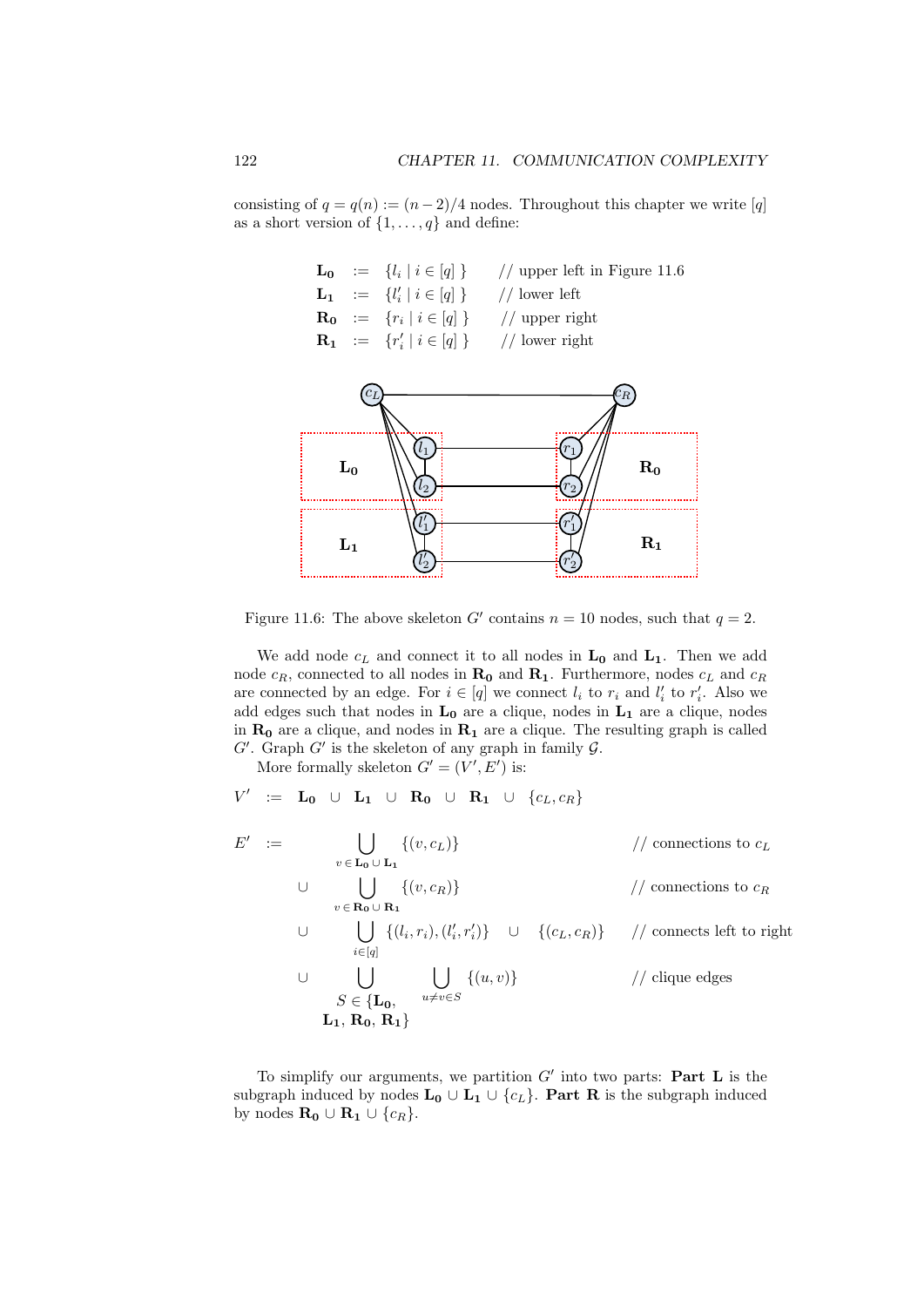Family  $\mathcal G$  contains any graph  $G$  that is derived from  $G'$  by adding any combination of edges of the form  $(l_i, l'_j)$  resp.  $(r_i, r'_j)$  with  $l_i \in \mathbf{L_0}, l'_j \in \mathbf{L_1}, r_i \in \mathbf{R_0},$ and  $r'_j \in \mathbf{R_1}$ .



Figure 11.7: The above graph G has  $n = 10$  and is a member of family G. What is the diameter of G?

**Lemma 11.8.** The diameter of a graph  $G = (V, E) \in \mathcal{G}$  is 2 if and only if: For each tuple  $(i, j)$  with  $i, j \in [q]$ , there is either edge  $(l_i, l'_j)$  or edge  $(r_i, r'_j)$  (or both edges) in E.

Proof. Note that the distance between most pairs of nodes is at most 2. In particular, the radius of  $c<sub>L</sub>$  resp.  $c<sub>R</sub>$  is 2. Thanks to  $c<sub>L</sub>$  resp.  $c<sub>R</sub>$  the distance between, any two nodes within Part L resp. within Part R is at most 2. Because of the cliques  $\mathbf{L_0}, \mathbf{L_1}, \mathbf{R_0}, \mathbf{R_1}$ , distances between  $l_i$  and  $r_j$  resp.  $l'_i$  and  $r'_j$  is at most 2.

The only interesting case is between a node  $l_i \in \mathbf{L_0}$  and node  $r'_j \in \mathbf{R_1}$  (or, symmetrically, between  $l'_j \in \mathbf{L_1}$  and node  $r_i \in \mathbf{R_0}$ . If either edge  $(l_i, l'_j)$  or edge  $(r_i, r'_j)$  is present, then this distance is 2, since the path  $(l_i, l'_j, r'_j)$  or the path  $(l_i, r_i, r_j)$  exists. If neither of the two edges exist, then the neighborhood of  $l_i$  consists of  $\{c_L, r_i\}$ , all nodes in  $\mathbf{L_0}$ , and some nodes in  $\mathbf{L_1} \setminus \{l'_j\}$ , and the neighborhood of  $r'_j$  consists of  $\{c_R, l'_j\}$ , all nodes in  $\mathbf{R}_1$ , and some nodes in  $\mathbf{R_0} \setminus \{r_i\}$  (see for example Figure 11.9 with  $i = 2$  and  $j = 2$ .) Since the two neighborhoods do not share a common node, the distance between  $l_i$  and  $r'_j$  is (at least) 3.  $\Box$ 

#### Remarks:

- Each part contains up to  $q^2 \in \Theta(n^2)$  edges not belonging to the skeleton.
- There are  $2q + 1 \in \Theta(n)$  edges connecting the left and the right part. Since in each round we can transmit  $\mathcal{O}(\log n)$  bits over each edge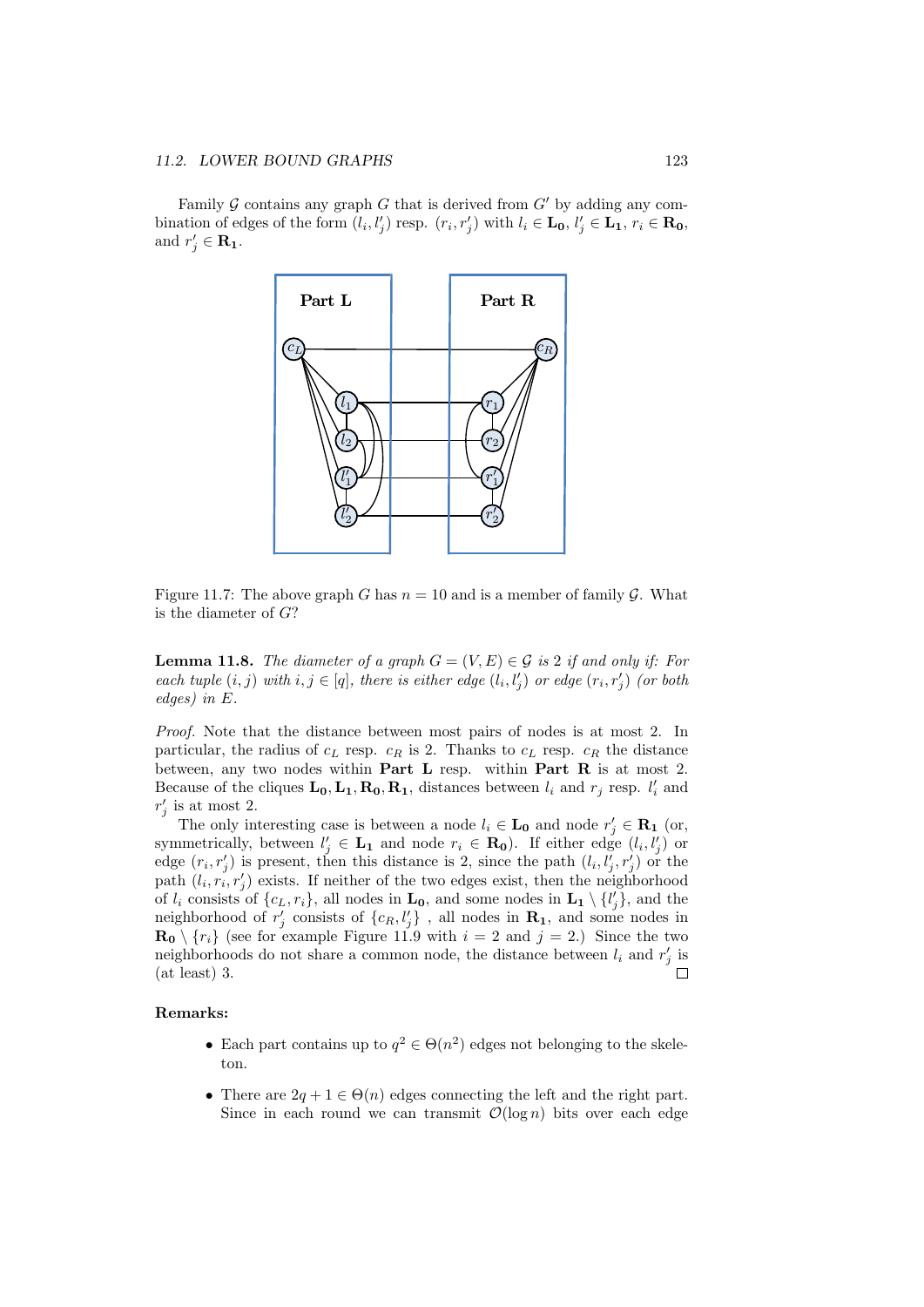

Figure 11.9: Nodes in the neighborhood of  $l_2$  are cyan, the neighborhood of  $r'_2$ is white. Since these neighborhoods do not intersect, the distance of these two nodes is  $d(l_2, r'_2) > 2$ . If edge  $(l_2, l'_2)$  was included, their distance would be 2.

(in each direction), the bandwidth between **Part L** and **Part R** is  $\mathcal{O}(n \log n)$ .

- If we transmit the information of the  $\Theta(n^2)$  edges in a naive way with a bandwidth of  $\mathcal{O}(n \log n)$ , we need  $\Omega(n/\log n)$  time. But maybe we can do better?!? Can an algorithm be smarter and only send the information that is really necessary to tell whether the diameter is 2?
- It turns out that any algorithm needs  $\Omega(n/\log n)$  rounds, since the information that is really necessary to tell that the diameter is larger than 2 contains basically  $\Theta(n^2)$  bits.

# 11.3 Communication Complexity

To prove the last remark formally, we can use arguments from two-party communication complexity. This area essentially deals with a basic version of distributed computation: two parties are given some input each and want to solve a task on this input.

We consider two students (Alice and Bob) at two different universities connected by a communication channel (e.g., via email) and we assume this channel to be reliable. Now Alice and Bob want to check whether they received the same problem set for homework (we assume their professors are lazy and wrote it on the black board instead of putting a nicely prepared document online.) Do Alice and Bob really need to type the whole problem set into their emails? In a more formal way: Alice receives an k-bit string x and Bob another k-bit string y, and the goal is for both of them to compute the equality function.

**Definition 11.10.** (Equality.) We define the equality function EQ to be:

$$
EQ(x,y) := \begin{cases} 1 & : x = y \\ 0 & : x \neq y \end{cases}
$$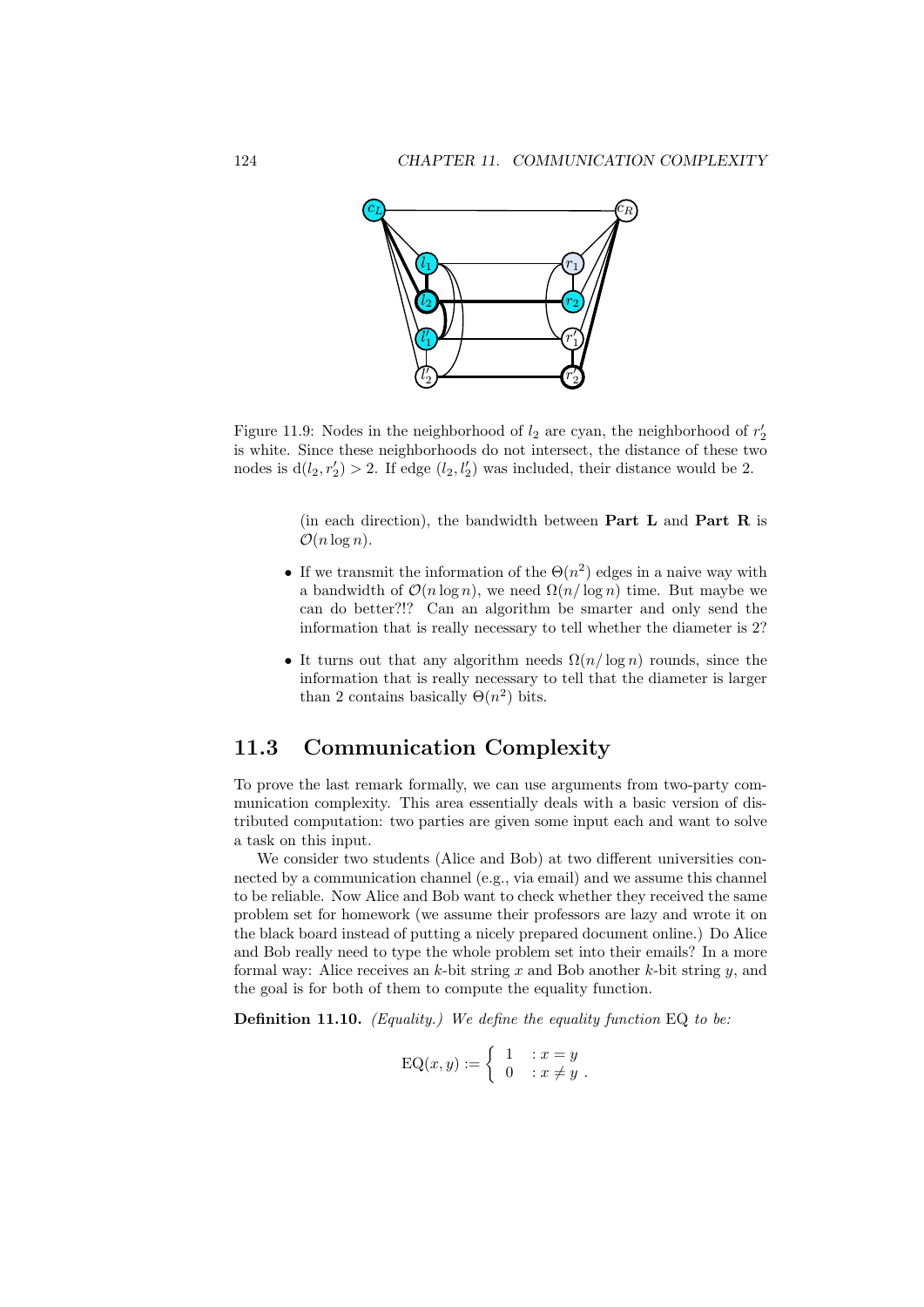#### Remarks:

• In a more general setting, Alice and Bob are interested in computing a certain function  $f: \{0,1\}^k \times \{0,1\}^k \to \{0,1\}$  with the least amount of communication between them. Of course they can always succeed by having Alice send her whole k-bit string to Bob, who then computes the function, but the idea here is to find clever ways of calculating  $f$ with less than  $k$  bits of communication. We measure how clever they can be as follows:

Definition 11.11. (Communication complexity CC.) The communication complexity of protocol A for function f is  $CC(A, f) := minimum number$  of bits exchanged between Alice and Bob in the worst case when using A. The communication complexity of f is  $CC(f) := min{CC(A, f) | A}$  solves f}. That is the minimal number of bits that the best protocol needs to send in the worst case.

**Definition 11.12.** For a given function f, we define a  $2^k \times 2^k$  matrix  $M^f$ representing f. That is  $M_{x,y}^f := f(x,y)$ .

**Example 11.13.** For EQ, in case  $k = 3$ , matrix  $M<sup>EQ</sup>$  looks like this:

| EQ           | 000              | 001              | 010      | 011      | 100              | 101          | 110      | 111      | $\leftarrow x$ |
|--------------|------------------|------------------|----------|----------|------------------|--------------|----------|----------|----------------|
| 000          |                  | 0                |          | $\theta$ | $\theta$         | $\theta$     | 0        |          |                |
| 001          | $\Omega$         |                  | $\Omega$ | $\Omega$ | $\theta$         | $\Omega$     | $\theta$ |          |                |
| 010          | $\left( \right)$ | $\left( \right)$ |          | 0        | 0                | 0            | 0        | $\Omega$ |                |
| 011          |                  | 0                | 0        | 1        | 0                | $\Omega$     | 0        |          |                |
| 100          | $\Omega$         | $\mathbf{0}$     | $\theta$ | 0        |                  | $\mathbf{I}$ | $\theta$ |          |                |
| 101          | 0                | 0                | 0        | $\Omega$ | $\left( \right)$ |              | 0        |          |                |
| 110          |                  | 0                | 0        | 0        | $\theta$         | $\mathbf{0}$ |          |          |                |
| 111          | $\Omega$         | 0                | 0        | 0        | $\theta$         | $\Omega$     | $\Omega$ |          |                |
| $\uparrow y$ |                  |                  |          |          |                  |              |          |          |                |

As a next step we define a (combinatorial) monochromatic rectangle. These are "submatrices" of  $M<sup>f</sup>$  which contain the same entry.

**Definition 11.14.** (monochromatic rectangle.) A set  $R \subseteq \{0,1\}^k \times \{0,1\}^k$  is called a monochromatic rectangle, if

- whenever  $(x_1, y_1) \in R$  and  $(x_2, y_2) \in R$  then  $(x_1, y_2) \in R$ .
- there is a fixed z such that  $f(x, y) = z$  for all  $(x, y) \in R$ .

Example 11.15. The first three of the following rectangles are monochromatic, the last one is not:

|  | $R_1 = \{011\} \times \{011\}$                          | Example 11.13: light gray |                |
|--|---------------------------------------------------------|---------------------------|----------------|
|  | $R_2 = \{011, 100, 101, 110\} \times \{000, 001\}$      | Example $11.13$ :         | qray           |
|  | $R_3 = \{000, 001, 101\} \times \{011, 100, 110, 111\}$ | Example 11.13: dark gray  |                |
|  | $R_4 = \{000, 001\} \times \{000, 001\}$                | $Example 11.13$ :         | $\emph{boxed}$ |

Each time Alice and Bob exchange a bit, they can eliminate columns/rows of the matrix  $M<sup>f</sup>$  and a combinatorial rectangle is left. They can stop communicating when this remaining rectangle is monochromatic. However, maybe there is a more efficient way to exchange information about a given bit string than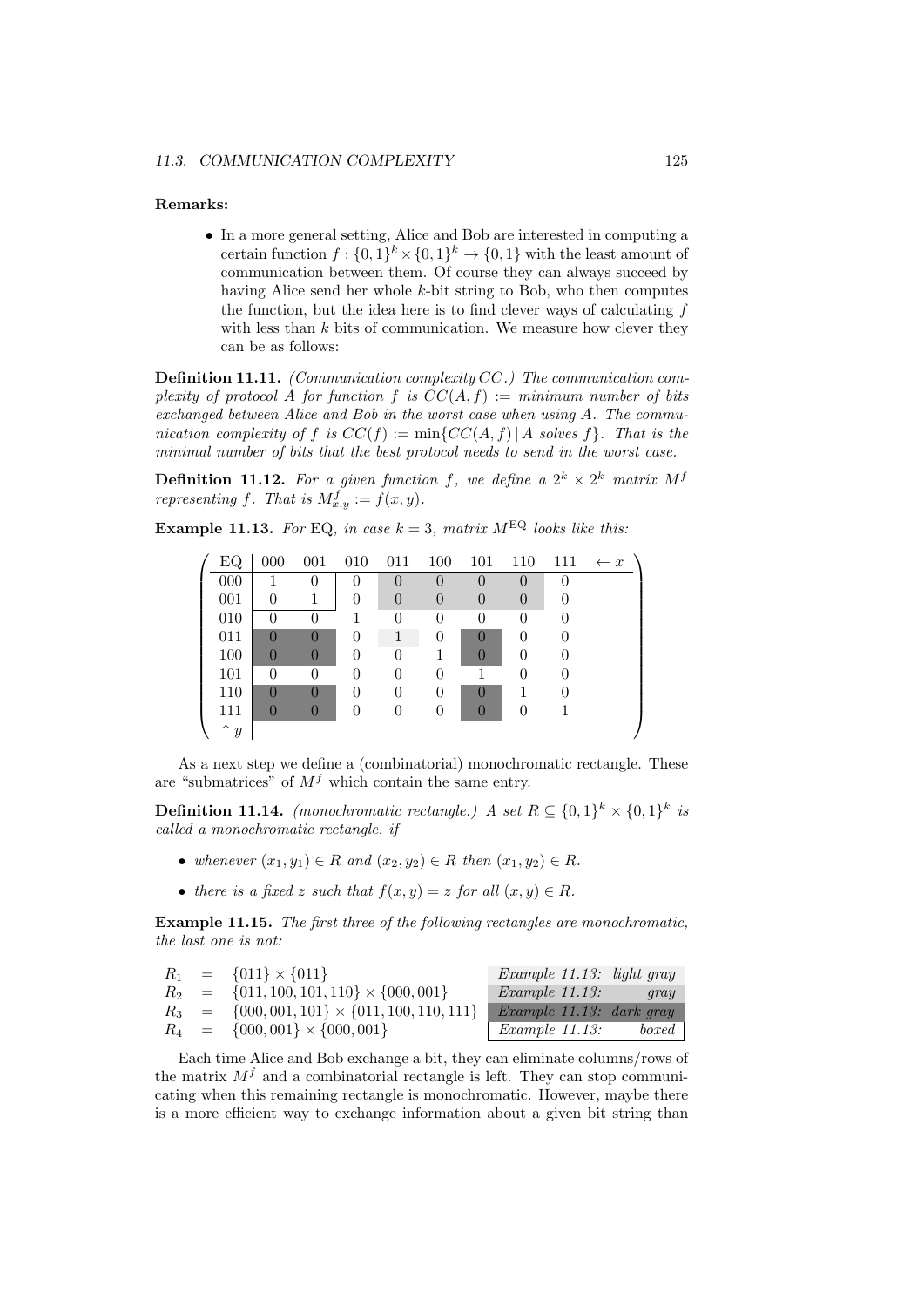just naively transmitting contained bits? In order to cover all possible ways of communication, we need the following definition:

**Definition 11.16.** (fooling set.) A set  $S \subset \{0,1\}^k \times \{0,1\}^k$  fools f if there is a fixed z such that

- $f(x, y) = z$  for each  $(x, y) \in S$
- For any  $(x_1, y_1) \neq (x_2, y_2) \in S$ , the rectangle  $\{x_1, x_2\} \times \{y_1, y_2\}$  is not monochromatic: Either  $f(x_1, y_2) \neq z$ ,  $f(x_2, y_1) \neq z$  or both  $\neq z$ .

**Example 11.17.** Consider  $S = \{(000, 000), (001, 001)\}$ . Take a look at the non-monochromatic rectangle  $R_4$  in Example 11.15. Verify that S is indeed a fooling set for EQ!

#### Remarks:

- Can you find a larger fooling set for  $EQ$ ?
- We assume that Alice and Bob take turns in sending a bit. This results in 2 possible actions (send  $0/1$ ) per round and in  $2<sup>t</sup>$  action patterns during a sequence of t rounds.

**Lemma 11.18.** If S is a fooling set for f, then  $CC(f) = \Omega(\log |S|)$ .

*Proof.* We prove the statement via contradiction: fix a protocol  $A$  and assume that it needs  $t < \log(|S|)$  rounds in the worst case. Then there are  $2^t$  possible action patterns, with  $2^t$  < |S|. Hence for at least two elements of S, let us call them  $(x_1, y_1), (x_2, y_2)$ , protocol A produces the same action pattern P. Naturally, the action pattern on the alternative inputs  $(x_1, y_2), (x_2, y_1)$  will be P as well: in the first round Alice and Bob have no information on the other party's string and send the same bit that was sent in P. Based on this, they determine the second bit to be exchanged, which will be the same as the second one in  $P$  since they cannot distinguish the cases. This continues for all  $t$  rounds. We conclude that after t rounds, Alice does not know whether Bob's input is  $y_1$ or  $y_2$  and Bob does not know whether Alice's input is  $x_1$  or  $x_2$ . By the definition of fooling sets, either

•  $f(x_1, y_2) \neq f(x_1, y_1)$  in which case Alice (with input  $x_1$ ) does not know the solution yet,

or

•  $f(x_2, y_1) \neq f(x_1, y_1)$  in which case Bob (with input  $y_1$ ) does not know the solution yet.

This contradicts the assumption that A leads to a correct decision for all inputs after t rounds. Therefore at least  $log(|S|)$  rounds are necessary.  $\Box$ 

Theorem 11.19.  $CC(EQ) = \Omega(k)$ .

*Proof.* The set  $S := \{(x, x) | x \in \{0, 1\}^k\}$  fools  $EQ$  and has size  $2^k$ . Now apply Lemma 11.18.  $\Box$ 

**Definition 11.20.** Denote the negation of a string z by  $\overline{z}$  and by  $x \circ y$  the concatenation of strings x and y.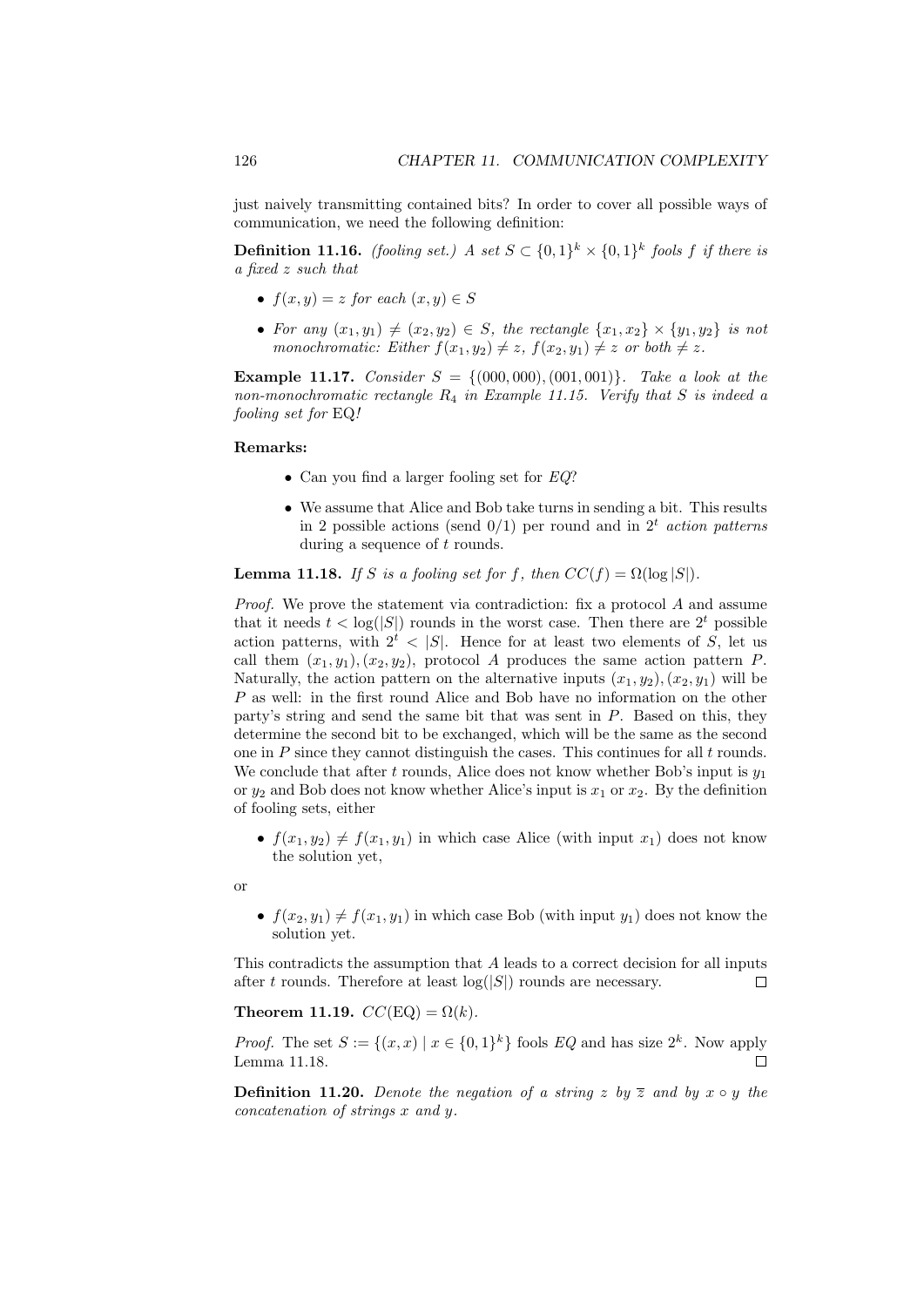**Lemma 11.21.** Let x, y be k-bit strings. Then  $x \neq y$  if and only if there is an index  $i \in [2k]$  such that the i<sup>th</sup> bit of  $x \circ \overline{x}$  and the i<sup>th</sup> bit of  $\overline{y} \circ y$  are both 0.

*Proof.* If  $x \neq y$ , there is an  $j \in [k]$  such that x and y differ in the j<sup>th</sup> bit. Therefore either the  $j<sup>th</sup>$  bit of both x and  $\overline{y}$  is 0, or the  $j<sup>th</sup>$  bit of  $\overline{x}$  and y is 0. For this reason, there is an  $i \in [2k]$  such that  $x \circ \overline{x}$  and  $\overline{y} \circ y$  are both 0 at position i.

If  $x = y$ , then for any  $i \in [2k]$  it is always the case that either the  $i^{th}$  bit of  $x \circ \overline{x}$  is 1 or the i<sup>th</sup> bit of  $\overline{y} \circ y$  (which is the negation of  $x \circ \overline{x}$  in this case) is 1.  $\Box$ 

#### Remarks:

• With these insights we get back to the problem of computing the diameter of a graph and relate this problem to EQ.

Definition 11.22. Using the parameter q defined before, we define a bijective map between all pairs x, y of  $q^2$ -bit strings and the graphs in  $G$ : each pair of strings x, y is mapped to graph  $G_{x,y} \in \mathcal{G}$  that is derived from skeleton G' by adding

- edge  $(l_i, l'_j)$  to **Part L** if and only if the  $(j + q \cdot (i 1))$ <sup>th</sup> bit of x is 1.
- edge  $(r_i, r'_j)$  to **Part R** if and only if the  $(j + q \cdot (i 1))$ <sup>th</sup> bit of y is 1.

#### Remarks:

• Clearly, Part L of  $G_{x,y}$  depends on x only and Part R depends on y only.

**Lemma 11.23.** Let x and y be  $\frac{q^2}{2}$  $\frac{q^2}{2}$ -bit strings given to Alice and Bob.<sup>1</sup> Then graph  $G := G_{x \circ \overline{x}, \overline{y} \circ y} \in \mathcal{G}$  has diameter 2 if and only if  $x = y$ .

*Proof.* By Lemma 11.21 and the construction of G, there is neither edge  $(l_i, l'_j)$ nor edge  $(r_i, r'_j)$  in  $E(G)$  for some  $(i, j)$  if and only if  $x \neq y$ . Applying Lemma 11.8 yields: G has diameter 2 if and only if  $x = y$ .  $\Box$ 

Theorem 11.24. Any distributed algorithm A that decides whether a graph G has diameter 2 needs  $\Omega\left(\frac{n}{\log n}+D\right)$  time.

*Proof.* Computing D for sure needs time  $\Omega(D)$ . It remains to prove  $\Omega\left(\frac{n}{\log n}\right)$ . Assume there is a distributed algorithm A that decides whether the diameter of a graph is 2 in time  $o(n/\log n)$ . When Alice and Bob are given  $\frac{q^2}{2}$  $\frac{q}{2}$ -bit inputs x and y, they can simulate A to decide whether  $x = y$  as follows: Alice constructs **Part L** of  $G_{x \circ \overline{x}, \overline{y} \circ y}$  and Bob constructs **Part R**. As we remarked, both parts are independent of each other such that Part L can be constructed by Alice without knowing y and **Part R** can be constructed by Bob without knowing x. Furthermore,  $G_{x \circ \overline{x} \overline{y} o y}$  has diameter 2 if and only if  $x = y$  (Lemma 11.23.)

Now Alice and Bob simulate the distributed algorithm A round by round: In the first round, they determine which messages the nodes in their part of

<sup>&</sup>lt;sup>1</sup>Thats why we need that  $n-2$  can be divided by 8.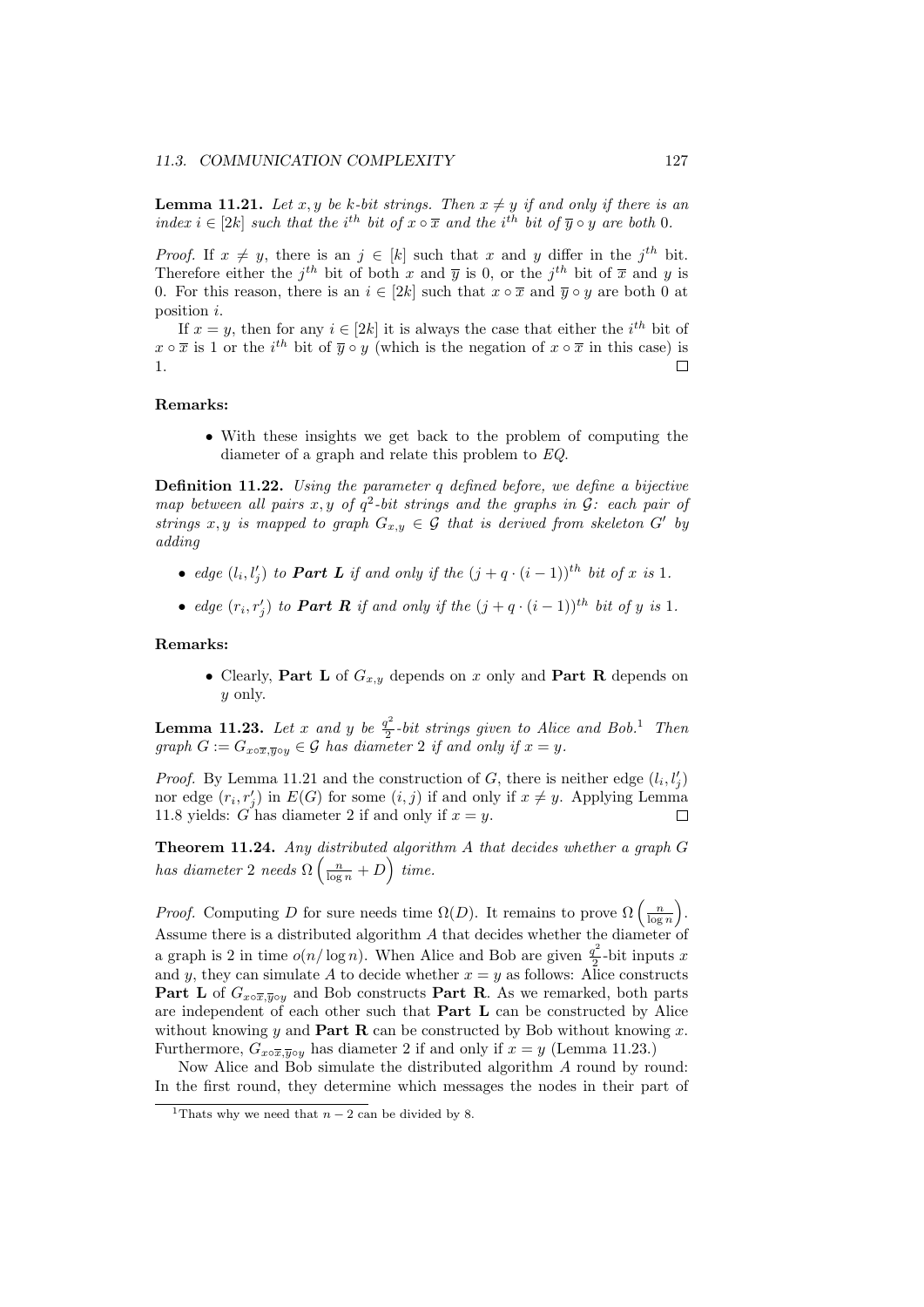G would send. Then they use their communication channel to exchange all  $2(2q + 1) \in \Theta(n)$  messages that would be sent over edges between **Part L** and Part R in this round while executing A on G. Based on this Alice and Bob determine which messages would be sent in round two and so on. For each round simulated by Alice and Bob, they only need to communicate  $\mathcal{O}(n \log n)$ bits:  $\mathcal{O}(\log n)$  bits for each of  $\mathcal{O}(n)$  messages. Since A makes a decision after  $o(n/\log n)$  rounds, this yields a total communication of  $o(n^2)$  bits. On the other hand, Lemma 11.19 states that to decide whether x equals y, Alice and Bob need to communicate at least  $\Omega\left(\frac{q^2}{2}\right)$  $\left(\frac{q^2}{2}\right) = \Omega(n^2)$  bits. A contradiction.  $\Box$ 

### Remarks:

• Until now we only considered deterministic algorithms. Can one do better using randomness?

|  |  | Algorithm 11.25 Randomized evaluation of $EQ$ . |  |  |
|--|--|-------------------------------------------------|--|--|
|--|--|-------------------------------------------------|--|--|

- 1: Alice and Bob use public randomness. That is they both have access to the same random bit string  $z \in \{0,1\}^k$
- 2: Alice sends bit  $a := \sum_{i \in [k]} x_i \cdot z_i \mod 2$  to Bob
- 3: Bob sends bit  $b := \sum_{i \in [k]} y_i \cdot z_i \mod 2$  to Alice
- 4: if  $a \neq b$  then
- 5: we know  $x \neq y$
- 6: end if

**Lemma 11.26.** If  $x \neq y$ , Algorithm 11.25 discovers  $x \neq y$  with probability at  $least\ 1/2.$ 

*Proof.* Note that if  $x = y$  we have  $a = b$  for sure.

If  $x \neq y$ , Algorithm 11.25 may not reveal inequality. For instance, for  $k = 2$ , if  $x = 01$ ,  $y = 10$  and  $z = 11$  we get  $a = b = 1$ . In general, let I be the set of indices where  $x_i \neq y_i$ , i.e.  $I := \{i \in [k] \mid x_i \neq y_i\}$ . Since  $x \neq y$ , we know that  $|I| > 0$ . We have

$$
|a - b| \equiv \sum_{i \in I} z_i \pmod{2},
$$

and since all  $z_i$  with  $i \in I$  are random, we get that  $a \neq b$  with probability at least  $1/2$ .  $\Box$ 

# Remarks:

- By excluding the vector  $z = 0^k$  we can even get a discovery probability strictly larger than 1/2.
- Repeating the Algorithm 11.25 with different random strings  $z$ , the error probability can be reduced arbitrarily.
- Does this imply that there is a fast randomized algorithm to determine the diameter? Unfortunately not!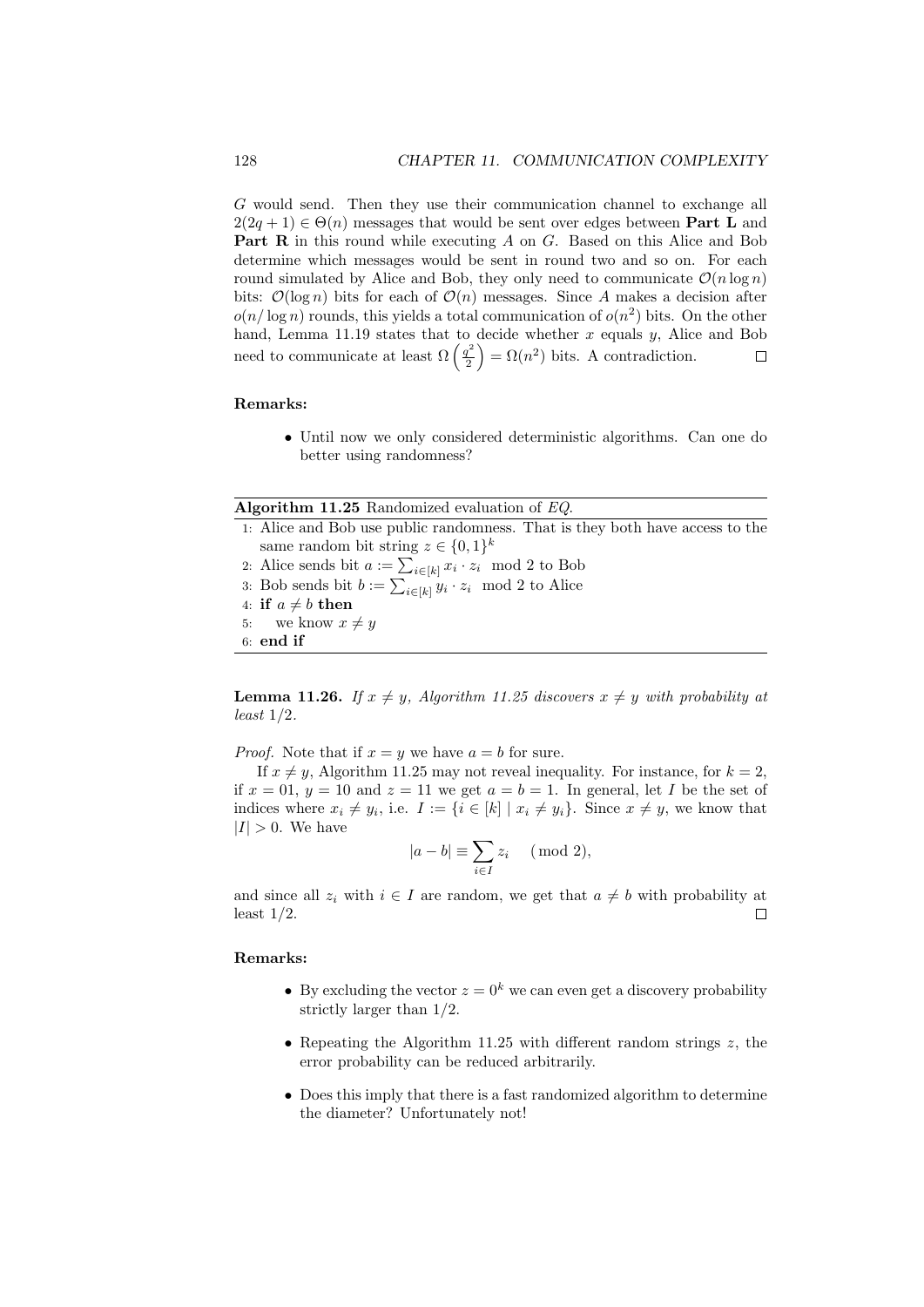- Sometimes public randomness is not available, but private randomness is. Here Alice has her own random string and Bob has his own random string. A modified version of Algorithm 11.25 also works with private randomness at the cost of the runtime.
- One can prove an  $\Omega(n/\log n)$  lower bound for any randomized distributed algorithm that computes the diameter. To do so one considers the disjointness function DISJ instead of equality. Here, Alice is given a subset  $X \subseteq [k]$  and and Bob is given a subset  $Y \subseteq [k]$  and they need to determine whether  $Y \cap X = \emptyset$ . (X and Y can be represented by  $k$ -bit strings  $x, y$ .) The reduction is similar as the one presented above but uses graph  $G_{\overline{x},\overline{y}}$  instead of  $G_{x \circ \overline{x},\overline{y} \circ y}$ . However, the lower bound for the randomized communication complexity of DISJ is more involved than the lower bound for  $CC(EO)$ .
- Since one can compute the diameter given a solution for APSP, an  $\Omega(n/\log n)$  lower bound for APSP is implied. As such, our simple Algorithm 11.3 is almost optimal!
- Many prominent functions allow for a low communication complexity. For instance,  $CC(PARTY) = 2$ . What is the Hamming distance (number of different entries) of two strings? It is known that  $CC(HAM \geq d) = \Omega(d)$ . Also,  $CC(\text{decide whether "HAM} \geq k/2 + \sqrt{k})$ k" or " $HAM \leq k/2 - \sqrt{k}$ ") =  $\Omega(k)$ , even when using randomness. This problem is known as the Gap-Hamming-Distance.
- Lower bounds in communication complexity have many applications. Apart from getting lower bounds in distributed computing, one can also get lower bounds regarding circuit depth or query times for static data structures.
- In the distributed setting with limited bandwidth we showed that computing the diameter has about the same complexity as computing all pairs shortest paths. In contrast, in sequential computing, it is a major open problem whether the diameter can be computed faster than all pairs shortest paths. No nontrivial lower bounds are known, only that  $\Omega(n^2)$  steps are needed – partly due to the fact that there can be  $n^2$  edges/distances in a graph. On the other hand the currently best algorithm uses fast matrix multiplication and terminates after  $\mathcal{O}(n^{2.3727})$  steps.

# 11.4 Distributed Complexity Theory

We conclude this chapter with a short overview on the main complexity classes of distributed message passing algorithms. Given a network with  $n$  nodes and diameter D, we managed to establish a rich selection of upper and lower bounds regarding how much time it takes to solve or approximate a problem. Currently we know five main distributed complexity classes:

• Strictly *local* problems can be solved in constant  $\mathcal{O}(1)$  time, e.g., a constant approximation of a dominating set in a planar graph.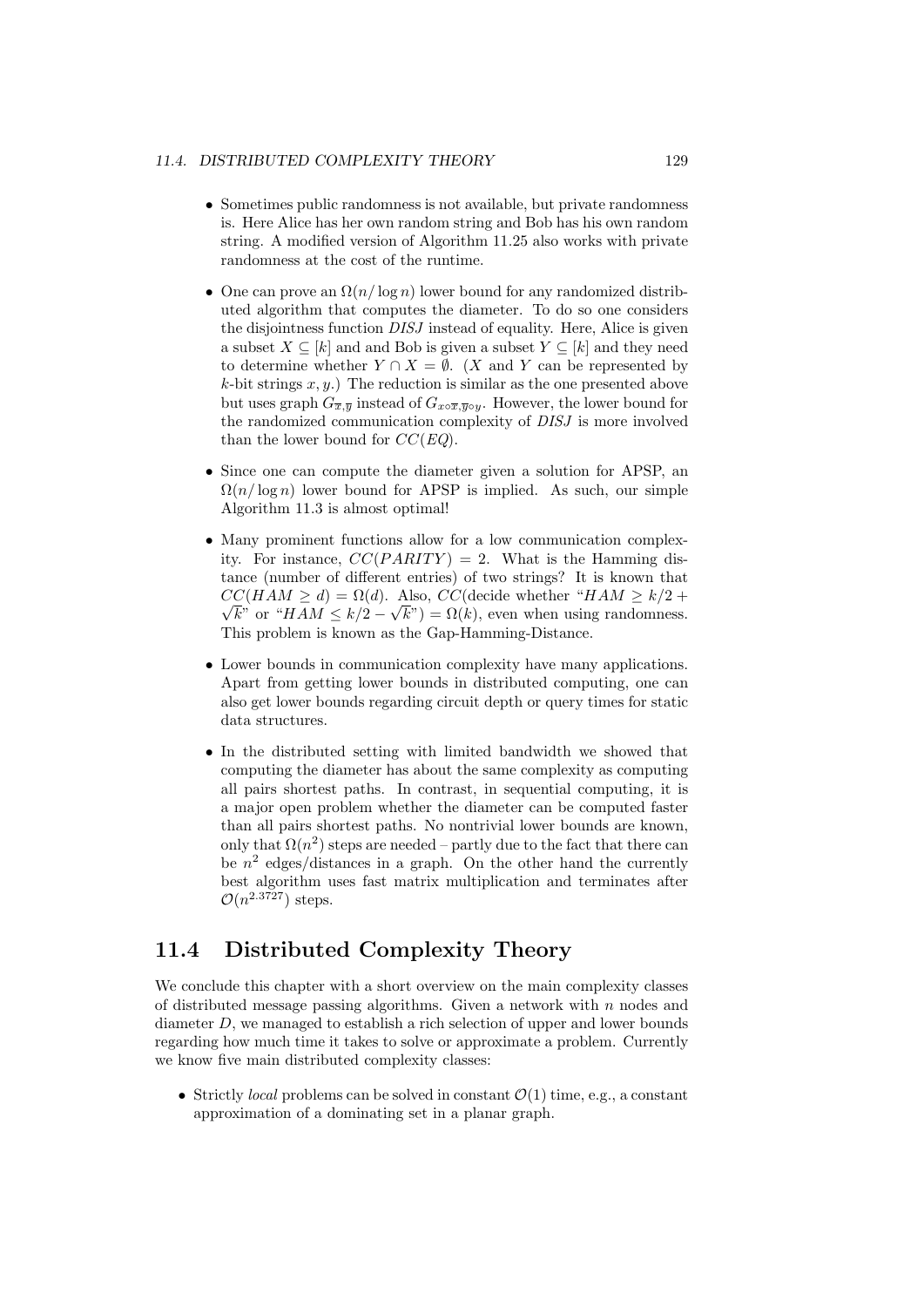- Just a little bit slower are problems that can be solved in  $log\text{-}star \ \mathcal{O}(\log^* n)$ time, e.g., many combinatorial optimization problems in special graph classes such as growth bounded graphs. 3-coloring a ring takes  $\mathcal{O}(\log^* n)$ .
- A large body of problems is *polylogarithmic* (or *pseudo-local*), in the sense that they seem to be strictly local but are not, as they need  $\mathcal{O}(\text{polylog } n)$ time, e.g., the maximal independent set problem.
- There are problems which are global and need  $\mathcal{O}(D)$  time, e.g., to count the number of nodes in the network.
- Finally there are problems which need *polynomial*  $\mathcal{O}(\text{poly } n)$  time, even if the diameter  $D$  is a constant, e.g., computing the diameter of the network.

# Chapter Notes

The linear time algorithm for computing the diameter was discovered independently by [HW12, PRT12]. The presented matching lower bound is by Frischknecht et al. [FHW12], extending techniques by  $[DHK+11]$ .

Due to its importance in network design, shortest path-problems in general and the APSP problem in particular were among the earliest studied problems in distributed computing. Developed algorithms were immediately used, e.g., as early as in 1969 in the ARPANET (see [Lyn96], p.506). Routing messages via shortest paths were extensively discussed to be beneficial in [Taj77, MS79, MRR80, SS80, CM82] and in many other papers. It is not surprising that there is plenty of literature dealing with algorithms for distributed APSP, but most of them focused on secondary targets such as trading time for message complexity. E.g., papers [AR78, Tou80, Che82] obtain a communication complexity of roughly  $\mathcal{O}(n \cdot m)$  bits/messages and still require superlinear runtime. Also a lot of effort was spent to obtain fast sequential algorithms for various versions of computing APSP or related problems such as the diameter problem, e.g., [CW90, AGM91, AMGN92, Sei95, SZ99, BVW08]. These algorithms are based on fast matrix multiplication such that currently the best runtime is  $\mathcal{O}(n^{2.3727})$ due to [Wil12].

The problem sets in which one needs to distinguish diameter 2 from 4 are inspired by a combinatorial  $(\times, 3/2)$ -approximation in a sequential setting by Aingworth et. al. [ACIM99]. The main idea behind this approximation is to distinguish diameter 2 from 4. This part was transferred to the distributed setting in [HW12].

Two-party communication complexity was introduced by Andy Yao in [Yao79]. Later, Yao received the Turing Award. A nice introduction to communication complexity covering techniques such as fooling-sets is the book by Nisan and Kushilevitz [KN97].

This chapter was written in collaboration with Stephan Holzer.

# Bibliography

[ACIM99] D. Aingworth, C. Chekuri, P. Indyk, and R. Motwani. Fast Estimation of Diameter and Shortest Paths (Without Matrix Multiplica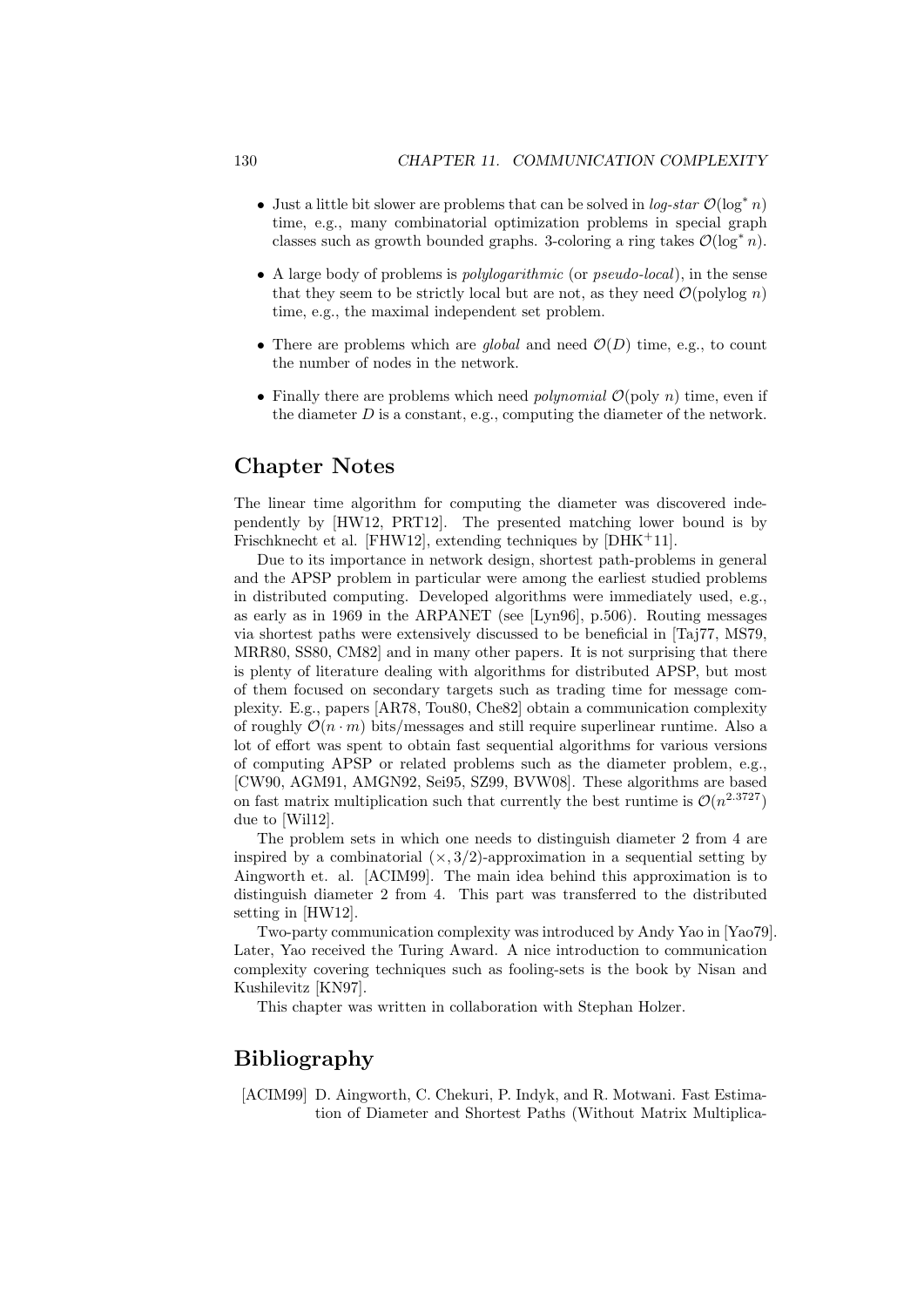tion). SIAM Journal on Computing (SICOMP), 28(4):1167–1181, 1999.

- [AGM91] N. Alon, Z. Galil, and O. Margalit. On the exponent of the all pairs shortest path problem. In Proceedings of the 32nd Annual IEEE Symposium on Foundations of Computer Science (FOCS), pages 569–575, 1991.
- [AMGN92] N. Alon, O. Margalit, Z. Galilt, and M. Naor. Witnesses for Boolean Matrix Multiplication and for Shortest Paths. In Proceedings of the 33rd Annual Symposium on Foundations of Computer Science (FOCS), pages 417–426. IEEE Computer Society, 1992.
	- [AR78] J.M. Abram and IB Rhodes. A decentralized shortest path algorithm. In Proceedings of the 16th Allerton Conference on Communication, Control and Computing (Allerton), pages 271–277, 1978.
	- [BVW08] G.E. Blelloch, V. Vassilevska, and R. Williams. A New Combinatorial Approach for Sparse Graph Problems. In Proceedings of the 35th international colloquium on Automata, Languages and Programming, Part I (ICALP), pages 108–120. Springer-Verlag, 2008.
		- [Che82] C.C. Chen. A distributed algorithm for shortest paths. IEEE Transactions on Computers (TC), 100(9):898–899, 1982.
		- [CM82] K.M. Chandy and J. Misra. Distributed computation on graphs: Shortest path algorithms. Communications of the ACM (CACM), 25(11):833–837, 1982.
	- [CW90] D. Coppersmith and S. Winograd. Matrix multiplication via arithmetic progressions. Journal of symbolic computation (JSC), 9(3):251–280, 1990.
- [DHK+11] A. Das Sarma, S. Holzer, L. Kor, A. Korman, D. Nanongkai, G. Pandurangan, D. Peleg, and R. Wattenhofer. Distributed Verification and Hardness of Distributed Approximation. Proceedings of the 43rd annual ACM Symposium on Theory of Computing (STOC), 2011.
- [FHW12] S. Frischknecht, S. Holzer, and R. Wattenhofer. Networks Cannot Compute Their Diameter in Sublinear Time. In Proceedings of the 23rd annual ACM-SIAM Symposium on Discrete Algorithms (SODA), pages 1150–1162, January 2012.
- [HW12] Stephan Holzer and Roger Wattenhofer. Optimal Distributed All Pairs Shortest Paths and Applications. In PODC, page to appear, 2012.
- [KN97] E. Kushilevitz and N. Nisan. Communication complexity. Cambridge University Press, 1997.
- [Lyn96] Nancy A. Lynch. Distributed Algorithms. Morgan Kaufmann Publishers Inc., San Francisco, CA, USA, 1996.